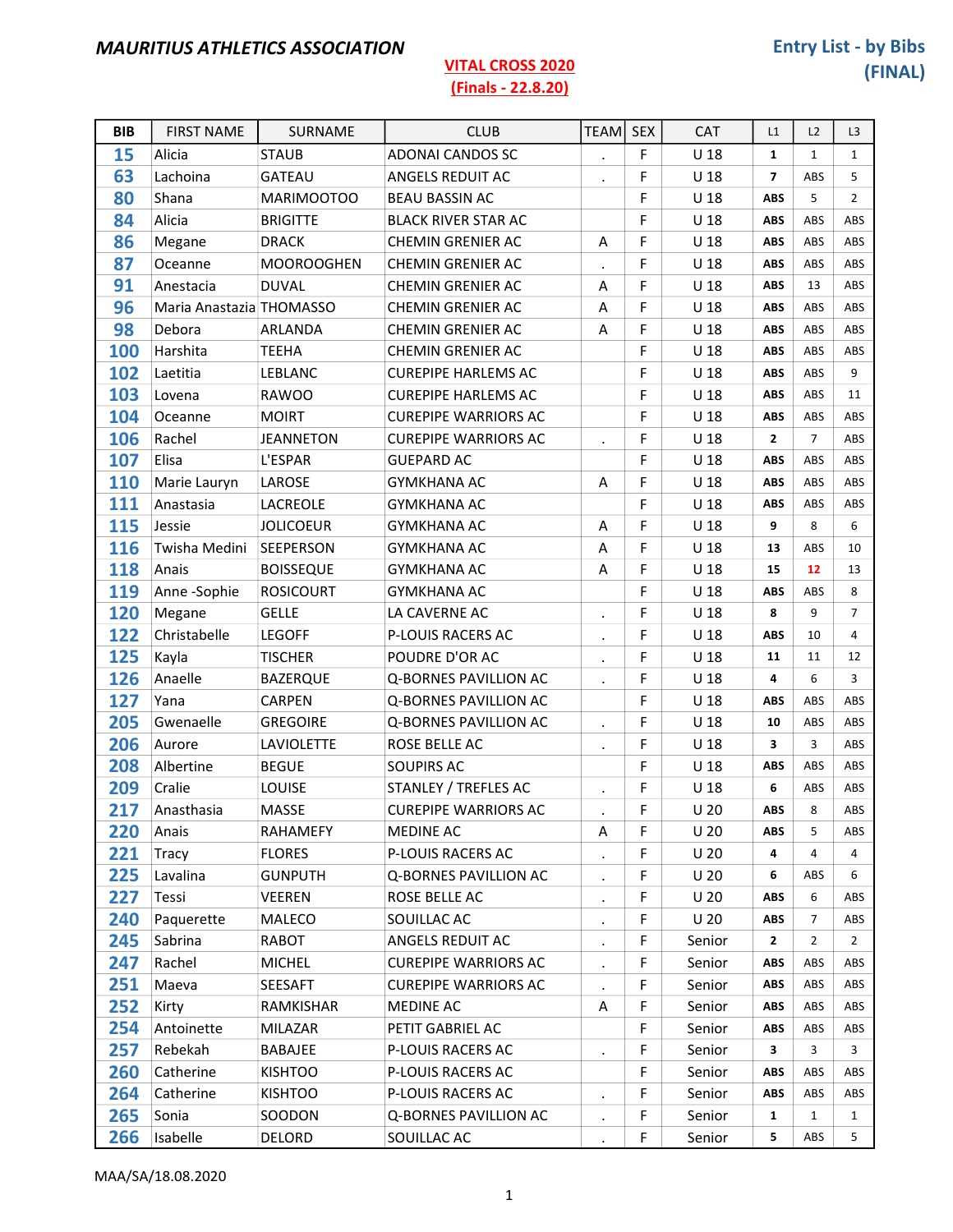### (Finals - 22.8.20)

| <b>BIB</b> | <b>FIRST NAME</b>       | SURNAME            | <b>CLUB</b>                | <b>TEAM</b>          | <b>SEX</b>  | <b>CAT</b>      | L1             | L2             | L3              |
|------------|-------------------------|--------------------|----------------------------|----------------------|-------------|-----------------|----------------|----------------|-----------------|
| 269        | Claudine                | <b>BAPTISTE</b>    | <b>GYMKHANA AC</b>         | $\cdot$              | $\mathsf F$ | Masters         | <b>ABS</b>     | 3              | 3               |
| 270        | Shirley                 | LAROSE             | <b>GYMKHANA AC</b>         | $\bullet$            | F           | <b>Masters</b>  | $\mathbf{1}$   | $\mathbf 1$    | $\mathbf{1}$    |
| 273        | Audrey                  | <b>AZOR</b>        | <b>MEDINE AC</b>           | Α                    | F           | Masters         | $\overline{2}$ | $\overline{2}$ | $\overline{2}$  |
| 274        | Roeline                 | <b>UYS</b>         | POUDRE D'OR AC             | $\blacksquare$       | F           | Masters         | <b>ABS</b>     | 4              | 4               |
| 279        | Sanet                   | <b>KRITZINGER</b>  | POUDRE D'OR AC             | $\bullet$            | F           | Masters         | <b>ABS</b>     | ABS            | ABS             |
| 280        | Mandy                   | <b>MARTIN</b>      | POUDRE D'OR AC             | $\cdot$              | F           | Masters         | <b>ABS</b>     | 5              | 5               |
| 290        | Remi                    | <b>MARIN</b>       | <b>ADONAI CANDOS SC</b>    | $\cdot$              | M           | U <sub>12</sub> | $\overline{2}$ | ABS            | ABS             |
| 291        | Jonah                   | NULLATAMBY         | <b>ADONAI CANDOS SC</b>    | $\bullet$            | M           | U <sub>12</sub> | 10             | 16             | ABS             |
| 292        | Orlando                 | <b>GOPAUL MUMM</b> | <b>ANGELS REDUIT AC</b>    | $\bullet$            | M           | U <sub>12</sub> | 41             | 33             | 24              |
| 293        | Abhav                   | RAMDANI            | <b>ANGELS REDUIT AC</b>    | $\ddot{\phantom{a}}$ | M           | U <sub>12</sub> | <b>ABS</b>     | 50             | ABS             |
| 294        | Vahin                   | <b>PEERTHY</b>     | <b>ANGELS REDUIT AC</b>    |                      | M           | U <sub>12</sub> | <b>ABS</b>     | ABS            | ABS             |
| 297        | Jordan                  | <b>HUMBERT</b>     | <b>BEAU BASSIN AC</b>      | Α                    | M           | $U$ 12          | 6              | 3              | 10              |
| 298        | Esiquel                 | SYLVY              | <b>BEAU BASSIN AC</b>      | Α                    | M           | U <sub>12</sub> | <b>ABS</b>     | ABS            | ABS             |
| 299        | William                 | SYLVY              | <b>BEAU BASSIN AC</b>      | A                    | M           | U <sub>12</sub> | <b>ABS</b>     | ABS            | ABS             |
| 302        | Bentley                 | RAFFAUT            | <b>BEAU BASSIN AC</b>      | A                    | M           | $U$ 12          | 38             | 41             | 33              |
| 307        | Avinish                 | KHORUGDHARRY       | <b>BEAU BASSIN AC</b>      |                      | M           | $U$ 12          | <b>ABS</b>     | ABS            | ABS             |
| 308        | Wayne                   | <b>ETTIENETTE</b>  | <b>BEAU BASSIN AC</b>      | $\bullet$            | M           | U <sub>12</sub> | <b>ABS</b>     | 36             | ABS             |
| 309        | Romain                  | AYLOU              | CHEMIN GRENIER AC          | A                    | M           | $U$ 12          | <b>ABS</b>     | 17             | 14              |
| 310        | Kulvir                  | <b>KARIA</b>       | CHEMIN GRENIER AC          | Α                    | М           | U <sub>12</sub> | <b>ABS</b>     | ABS            | ABS             |
| 316        | Ansh                    | <b>CODOR</b>       | <b>CHEMIN GRENIER AC</b>   | $\blacksquare$       | M           | U <sub>12</sub> | <b>ABS</b>     | ABS            | ABS             |
| 317        | Christ                  | CODOR              | CHEMIN GRENIER AC          | $\bullet$            | M           | U <sub>12</sub> | <b>ABS</b>     | ABS            | ABS             |
| 320        | Ashley                  | CODOR              | CHEMIN GRENIER AC          | $\bullet$            | M           | U <sub>12</sub> | <b>ABS</b>     | ABS            | ABS             |
| 323        | Jonathan                | <b>NEGATHE</b>     | <b>CHEMIN GRENIER AC</b>   | $\ddot{\phantom{0}}$ | M           | U <sub>12</sub> | <b>ABS</b>     | ABS            | ABS             |
| 327        | Isaiah                  | <b>BOUCCERIE</b>   | <b>CHEMIN GRENIER AC</b>   | $\bullet$            | M           | U <sub>12</sub> | <b>ABS</b>     | ABS            | 39              |
| 328        | Ainoah                  | CATHAN             | CHEMIN GRENIER AC          | $\ddot{\phantom{0}}$ | M           | U <sub>12</sub> | <b>ABS</b>     | ABS            | ABS             |
| 332        | Esaie                   | <b>BHOKARY</b>     | CHEMIN GRENIER AC          |                      | M           | U <sub>12</sub> | <b>ABS</b>     | ABS            | ABS             |
| 333        | Tyron                   | <b>ACHILLE</b>     | <b>CUREPIPE HARLEMS AC</b> | $\bullet$            | M           | U <sub>12</sub> | 8              | 13             | ABS             |
| 336        | Deon                    | <b>GOOLAMALEE</b>  | <b>CUREPIPE HARLEMS AC</b> | $\bullet$            | M           | U <sub>12</sub> | 16             | 38             | 37              |
| 337        | Noah                    | <b>MANIKON</b>     | <b>CUREPIPE HARLEMS AC</b> | $\bullet$            | M           | U <sub>12</sub> | 43             | 49             | ABS             |
| 339        | Jah Love                | SADOU              | <b>GUEPARD AC</b>          |                      | M           | U <sub>12</sub> | <b>ABS</b>     | ABS            | ABS             |
| 340        | Jordan                  | NARAINEN           | <b>GUEPARD AC</b>          |                      | M           | U <sub>12</sub> | ABS            | 40             | 32              |
| 342        | Steward                 | LAROSE             | GYMKHANA AC                | Α                    | M           | U <sub>12</sub> | 42             | 44             | 36              |
| 343        | Ezekiel                 | <b>CHIFFONE</b>    | <b>GYMKHANA AC</b>         | Α                    | M           | U <sub>12</sub> | 19             | 26             | 23              |
| 346        | Durvish                 | <b>KISHTOO</b>     | <b>GYMKHANA AC</b>         |                      | M           | $U$ 12          | ABS            | ABS            | ABS             |
| 348        | Adrien                  | <b>BERTHLOT</b>    | <b>GYMKHANA AC</b>         | A                    | M           | $U$ 12          | 4              | 4              | 4               |
| 349        | Jean Pierre             | <b>HOPE</b>        | <b>GYMKHANA AC</b>         |                      | М           | U <sub>12</sub> | ABS            | ABS            | ABS             |
| 350        | Noah                    | CATEAU             | <b>GYMKHANA AC</b>         | Α                    | M           | $U$ 12          | 46             | 52             | ABS             |
| 351        | Mathieu Kenny (ADELE    |                    | <b>GYMKHANA AC</b>         | $\cdot$              | M           | U <sub>12</sub> | <b>ABS</b>     | ABS            | ABS             |
| 352        | Ethan Rafael Go ADELE   |                    | <b>GYMKHANA AC</b>         | $\bullet$            | M           | $U$ 12          | ABS            | ABS            | ABS             |
| 353        | Samuel                  | <b>DALAIS</b>      | <b>GYMKHANA AC</b>         |                      | M           | $U$ 12          | ABS            | 43             | ABS             |
| 355        | Christpher              | <b>SEVENE</b>      | <b>GYMKHANA AC</b>         |                      | М           | $U$ 12          | ABS            | ABS            | ABS             |
| 357        | Kesaven                 | PAIRYANEN          | <b>HIGHLANDS AC</b>        | $\cdot$              | M           | $U$ 12          | ABS            | 22             | ABS             |
| 358        | Ranveer                 | HAUZAREE           | HIGHLANDS AC               |                      | M           | $U$ 12          | 30             | 37             | 27              |
| 360        | Clyde Julien Pas OMAR   |                    | LA CAVERNE AC              | A                    | М           | U <sub>12</sub> | 17             | 14             | 21              |
| 364        | Jean Curtis Shan OMAR   |                    | LA CAVERNE AC              | Α                    | M           | $U$ 12          | 11             | 9              | ABS             |
| 366        | Juan Jonah Etan CHEVERY |                    | LA CAVERNE AC              | Α                    | M           | $U$ 12          | 9              | 10             | $7\overline{ }$ |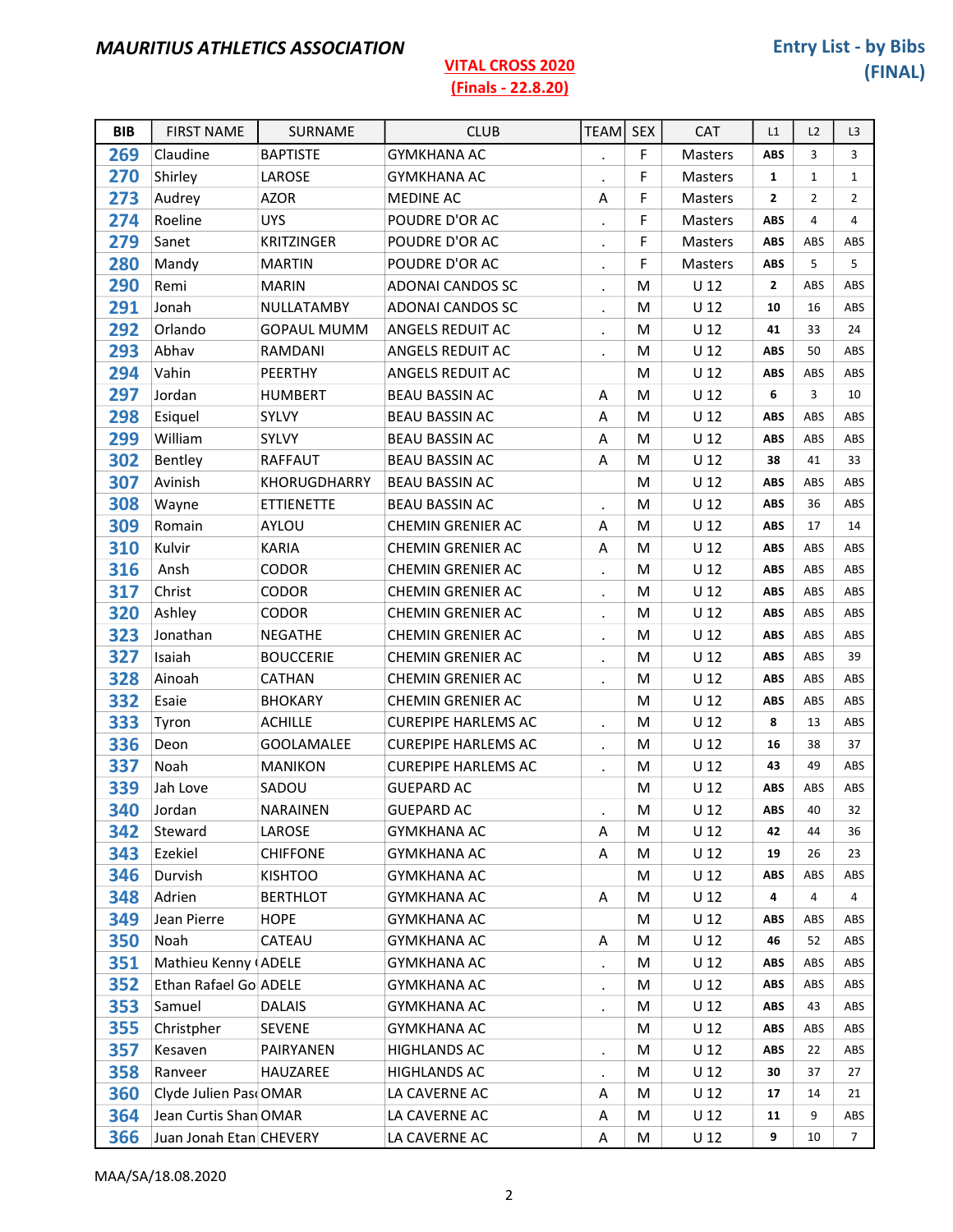#### BIB FIRST NAME SURNAME CLUB CLUB TEAM SEX CAT L1 L2 L3 376 Krys BAGNATH P-LOUIS RACERS AC A M U 12 15 27 16 **377** Dyllon LESTE P-LOUIS RACERS AC A M U 12 ABS ABS ABS **378** Julien LEBON P-LOUIS RACERS AC A M U 12 33 48 35 381 Andrew ALEXANDRE P-LOUIS RACERS AC A M U 12 22 20 40 **382** Jonathan WALLER P-LOUIS RACERS AC A M U 12 40 42 34 387 Ajay RUNJEET P-LOUIS RACERS AC A M U 12 34 15 18 **389** Logan MALBROOK P-LOUIS RACERS AC A M U 12 ABS 5 5 390 Dan SOOKURUN POUDRE D'OR AC B M U 12 ABS 53 ABS 395 Thimothy MORONEY POUDRE D'OR AC A M U 12 ABS 8 8 396 Giacomo MARCELLI POUDRE D'OR AC A M U 12 7 7 30 397 Chad HOWARD POUDRE D'OR AC A M U 12 1 1 1 **398** Mason WINTER POUDRE D'OR AC B M U 12 ABS 21 20 401 Brodi KIESER POUDRE D'OR AC A M U 12 13 31 11 **406** Gary WEISS POUDRE D'OR AC B M U 12 36 39 ABS 407 Jayden MUSSAFEER POUDRE D'OR AC MUIZABS ABS ABS **410** Shawn SAGOR Q-BORNES PAVILLION AC MUSIC MUSIC ABS 19 ABS **411** Jediael DUVAL Q-BORNES PAVILLION AC A M U 12 18 ABS ABS 412 Maxime RENE Q-BORNES PAVILLION AC A M U 12 32 46 25 413 Judan POLYXENE Q-BORNES PAVILLION AC A M U 12 25 28 ABS **419 Lucas** RAMALINGA Q-BORNES PAVILLION AC A M U 12 26 ABS ABS **424** Raoul SUNKUR ROCHE BOIS ÉCLAIR AC A M U 12 12 11 17 429 Noe GENTILE ROCHE BOIS ÉCLAIR AC A M U 12 20 34 ABS 430 Jeizy CHELLIN ROCHE BOIS ÉCLAIR AC A M U 12 14 ABS ABS 431 Loic OVIDE ROCHE BOIS ÉCLAIR AC A M U 12 <sup>29</sup> 18 15 433 Kovilen SIMADEN ROCHE BOIS ÉCLAIR AC A M U 12 44 45 26 434 Adriano HELENE SOUILLAC AC A M U 12 3 2 3 459 Amelia PIERRE SOUILLAC AC A M U 12 39 47 ABS 461 Edouardo BRU SOUILLAC AC A M U 12 5 6 6 465 Noah MAJOR SOUILLAC AC A M U 12 28 24 22 467 Kenwell JOHN ST PIERRE AC . M U 12 27 30 19 **468** Mac Kenzy JOHN ST PIERRE AC . M U 12 21 25 13 **500** Kaylee THOMPSON ADONAI CANDOS SC A F U 12 6 ABS ABS

| 500 | Kaylee      | <b>THOMPSON</b>   | ADONAI CANDOS SC            | A         |   | U 12            | 6          | ABS        | ABS          |
|-----|-------------|-------------------|-----------------------------|-----------|---|-----------------|------------|------------|--------------|
| 501 | Tilly       | <b>KEELING</b>    | ADONAI CANDOS SC            | A         | F | U <sub>12</sub> | 1          | 1          | <b>ABS</b>   |
| 502 | Lia         | O'CONNOR          | ADONAI CANDOS SC            | A         | F | U 12            | 4          | 2          | $\mathbf{1}$ |
| 503 | Inês        | <b>MARIN</b>      | ADONAI CANDOS SC            | A         | F | U 12            | 8          | <b>ABS</b> | ABS          |
| 504 | Arkansha    | RAMDANI           | ANGELS REDUIT AC            | $\bullet$ | F | U 12            | 12         | 21         | 14           |
| 505 | Arnavi      | RAMDANI           | ANGELS REDUIT AC            | $\cdot$   | F | U 12            | <b>ABS</b> | 24         | 24           |
| 506 | Nitya-Mehul | <b>BHAATT</b>     | ANGELS REDUIT AC            | $\cdot$   | F | U <sub>12</sub> | 13         | ABS        | ABS          |
| 507 | Mayom       | <b>DESIRE</b>     | <b>BEAU BASSIN AC</b>       | A         | F | U <sub>12</sub> | <b>ABS</b> | 18         | ABS          |
| 509 | Elisa       | <b>MOOROOGHEN</b> | CHEMIN GRENIER AC           | $\bullet$ | F | U 12            | <b>ABS</b> | ABS        | ABS          |
| 510 | Elkena      | TEELUCK           | CHEMIN GRENIER AC           | $\bullet$ | F | U <sub>12</sub> | <b>ABS</b> | <b>ABS</b> | ABS          |
| 511 | Karlna      | <b>EUGENIE</b>    | CHEMIN GRENIER AC           | $\bullet$ | F | U 12            | <b>ABS</b> | 22         | ABS          |
| 513 | Gaelle      | <b>JOLICOEUR</b>  | <b>CUREPIPE HARLEMS AC</b>  | $\bullet$ | F | U <sub>12</sub> | <b>ABS</b> | 27         | <b>ABS</b>   |
| 514 | Amelie      | <b>DUVAL</b>      | <b>CUREPIPE WARRIORS AC</b> | $\bullet$ | F | U 12            | 10         | 15         | 10           |
| 515 | Louise      | <b>DALAIS</b>     | GYMKHANA AC                 | $\bullet$ | F | U 12            | <b>ABS</b> | 4          | 3            |
| 516 | Alia        | <b>SOORIAH</b>    | <b>GYMKHANA AC</b>          | A         | F | U <sub>12</sub> | 14         | 16         | 11           |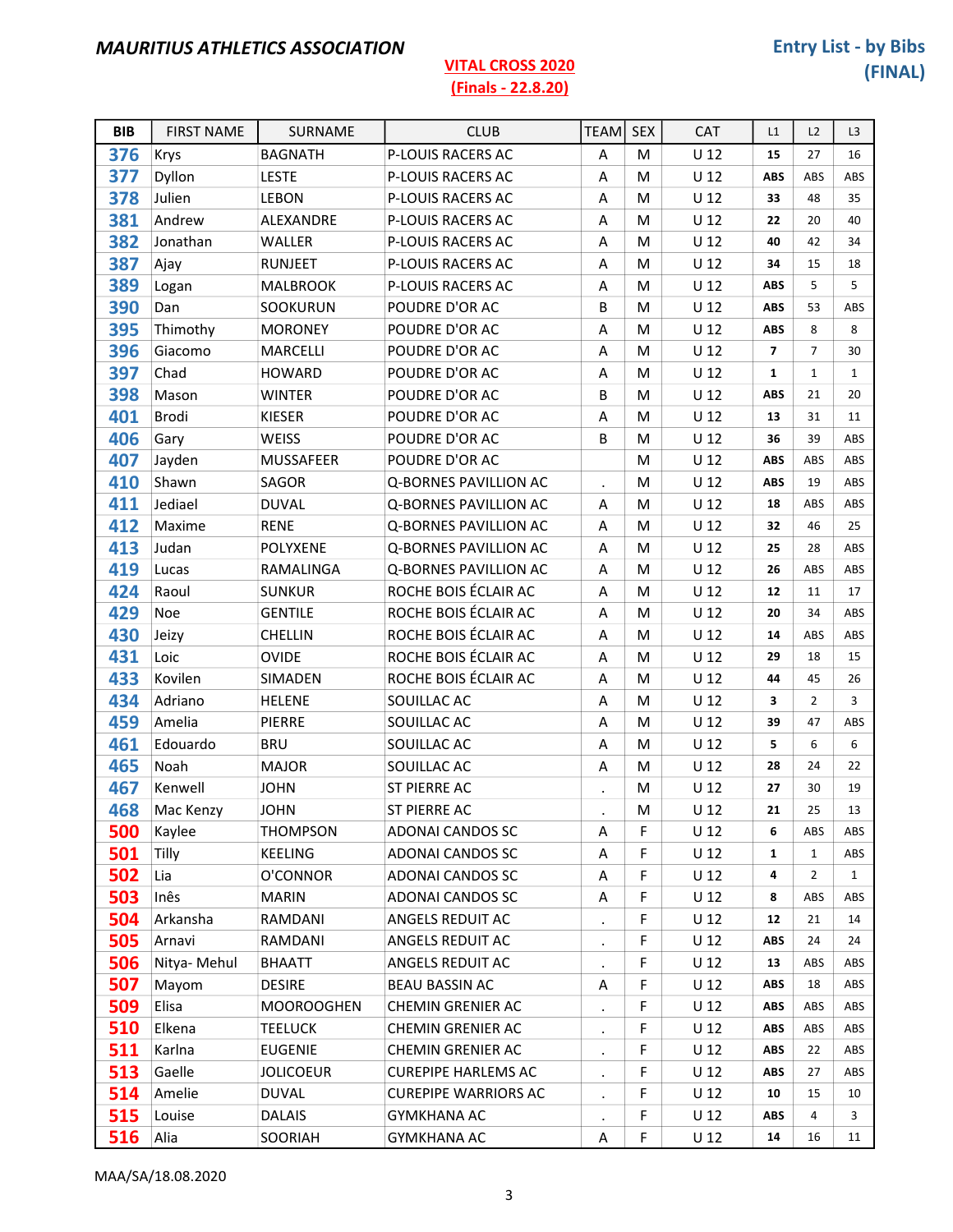### (Finals - 22.8.20)

| <b>BIB</b> | <b>FIRST NAME</b>     | SURNAME              | <b>CLUB</b>                | <b>TEAM</b>          | <b>SEX</b> | CAT             | L1             | L2             | L <sub>3</sub> |
|------------|-----------------------|----------------------|----------------------------|----------------------|------------|-----------------|----------------|----------------|----------------|
| 517        | Abby                  | <b>PULCHERIE</b>     | <b>GYMKHANA AC</b>         |                      | F          | $U$ 12          | <b>ABS</b>     | ABS            | ABS            |
| 518        | Carole                | ESPLACATHOSE         | <b>GYMKHANA AC</b>         | В                    | F          | U <sub>12</sub> | 15             | $\overline{7}$ | 8              |
| 519        | Alyssa                | <b>BAPTISTE</b>      | <b>GYMKHANA AC</b>         | A                    | F          | U <sub>12</sub> | 18             | 19             | 15             |
| 520        | Gaelle                | <b>BEGUE</b>         | <b>GYMKHANA AC</b>         | B                    | F          | U <sub>12</sub> | 17             | 12             | 13             |
| 521        | Hanliah               | <b>RAWAT</b>         | <b>GYMKHANA AC</b>         | Α                    | F          | $U$ 12          | 9              | 8              | 9              |
| 522        | Kelsy                 | <b>LECLERC</b>       | <b>GYMKHANA AC</b>         | B                    | F          | U <sub>12</sub> | $\mathbf{2}$   | ABS            | $\overline{4}$ |
| 523        | Ketzia                | <b>LECLERC</b>       | <b>GYMKHANA AC</b>         | $\bullet$            | F          | U <sub>12</sub> | <b>ABS</b>     | ABS            | 5              |
| 526        | Amy                   | <b>CATHERINE</b>     | <b>GYMKHANA AC</b>         | B                    | F          | U <sub>12</sub> | 16             | 17             | 16             |
| 527        | Grace                 | <b>HOSANY</b>        | <b>GYMKHANA AC</b>         |                      | F          | U <sub>12</sub> | <b>ABS</b>     | ABS            | ABS            |
| 529        | Kathaeya              | <b>SEVENE</b>        | <b>GYMKHANA AC</b>         | Α                    | F          | U <sub>12</sub> | 25             | 26             | 23             |
| 530        | Jamelia               | <b>SEVENE</b>        | <b>GYMKHANA AC</b>         |                      | F          | U <sub>12</sub> | <b>ABS</b>     | ABS            | ABS            |
| 531        | Naomi                 | <b>FANCHON</b>       | <b>GYMKHANA AC</b>         | Α                    | F          | U <sub>12</sub> | 19             | 23             | 22             |
| 533        | Maeva                 | <b>QUATRE BORNES</b> | <b>GYMKHANA AC</b>         | A                    | F          | U <sub>12</sub> | 27             | 29             | ABS            |
| 534        | Anaelle               | <b>NAVET</b>         | <b>GYMKHANA AC</b>         | $\ddot{\phantom{a}}$ | F          | U <sub>12</sub> | 26             | 25             | 19             |
| 535        | Laura                 | <b>DABY</b>          | <b>GYMKHANA AC</b>         |                      | F          | U <sub>12</sub> | <b>ABS</b>     | ABS            | ABS            |
| 536        | Alicia Rasmey         | <b>DUVAL</b>         | <b>GYMKHANA AC</b>         | $\bullet$            | F          | U <sub>12</sub> | <b>ABS</b>     | 13             | 18             |
| 537        | Camelia               | <b>TRAPU</b>         | <b>GYMKHANA AC</b>         |                      | F          | $U$ 12          | <b>ABS</b>     | ABS            | ABS            |
| 538        | Alaina                | <b>POTTIER</b>       | <b>GYMKHANA AC</b>         |                      | F          | U <sub>12</sub> | <b>ABS</b>     | ABS            | ABS            |
| 539        | Shane                 | LAKHOA               | P-LOUIS RACERS AC          | $\bullet$            | F          | U <sub>12</sub> | 24             | ABS            | ABS            |
| 541        | Peyton                | <b>DESVEAU</b>       | P-LOUIS RACERS AC          | $\bullet$            | F          | U <sub>12</sub> | <b>ABS</b>     | ABS            | ABS            |
| 542        | Nyasha                | <b>NLEYA</b>         | POUDRE D'OR AC             | $\blacksquare$       | F          | U <sub>12</sub> | 5              | 6              | $\overline{7}$ |
| 544        | Milan                 | LANDMAN              | POUDRE D'OR AC             | $\bullet$            | F          | U <sub>12</sub> | <b>ABS</b>     | 20             | 17             |
| 545        | Amelie                | <b>BOUDEUSE</b>      | ROCHE BOIS ÉCLAIR AC       | $\ddot{\phantom{0}}$ | F          | U <sub>12</sub> | 20             | 10             | 12             |
| 546        | Marie Rihana Co COLAS |                      | ROSE HILL AC               | $\ddot{\phantom{0}}$ | F          | U <sub>12</sub> | 22             | 11             | ABS            |
| 547        | Maeva                 | <b>JOSEPH</b>        | SOUILLAC AC                | Α                    | F          | U <sub>12</sub> | 21             | ABS            | ABS            |
| 548        | Joana                 | <b>AUGUSTIN</b>      | SOUILLAC AC                | Α                    | F          | U <sub>12</sub> | <b>ABS</b>     | 5              | ABS            |
| 549        | Emilia                | <b>NADAL</b>         | SOUILLAC AC                | Α                    | F          | U <sub>12</sub> | 3              | 3              | $\overline{2}$ |
| 550        | Katihy                | LAROSE               | SOUILLAC AC                |                      | F          | U <sub>12</sub> | <b>ABS</b>     | ABS            | ABS            |
| 551        | Nora                  | SONEEA NAIKO         | STANLEY / TREFLES AC       | $\bullet$            | F          | $U$ 12          | 11             | ABS            | ABS            |
| 555        | Nia                   | <b>KEELING</b>       | ADONAI CANDOS SC           | $\blacksquare$       | F          | U <sub>14</sub> | $\mathbf{2}$   | $\overline{2}$ | ABS            |
| 556        | Ellie                 | <b>KEELING</b>       | ADONAI CANDOS SC           |                      | F          | U <sub>14</sub> | $\overline{ }$ | 5              | ABS            |
| 557        | Charlotte             | <b>THOMAS</b>        | ADONAI CANDOS SC           | $\bullet$            | F          | U <sub>14</sub> | 9              | 7              | 8              |
| 563        | Eva                   | COLLARD              | ANGELS REDUIT AC           |                      | F          | U <sub>14</sub> | 14             | 17             | 21             |
| 568        | Tracy                 | CADOU                | BEAU BASSIN AC             | Α                    | F          | U <sub>14</sub> | 4              | 3              | 6              |
| 573        | Maeva                 | GRENADE              | <b>BEAU BASSIN AC</b>      | Α                    | F          | U <sub>14</sub> | 25             | 32             | 19             |
| 574        | Maeva                 | <b>VERLOPPE</b>      | <b>BEAU BASSIN AC</b>      | Α                    | F          | U <sub>14</sub> | <b>ABS</b>     | 20             | 13             |
| 575        | Whitney               | MADELEINE            | <b>BEAU BASSIN AC</b>      | Α                    | F          | $U$ 14          | 26             | 15             | 18             |
| 576        | Alison                | <b>GANGHIA</b>       | BEAU BASSIN AC             | $\bullet$            | F          | U <sub>14</sub> | <b>ABS</b>     | ABS            | ABS            |
| 577        | Eloise                | <b>COLLIN</b>        | <b>BEAU BASSIN AC</b>      | A                    | F          | U <sub>14</sub> | <b>ABS</b>     | 26             | ABS            |
| 578        | Loriana               | LEGALLANT            | BEAU BASSIN AC             | Α                    | F          | U <sub>14</sub> | 6              | 11             | 14             |
| 579        | Keyshia               | <b>DEVEAUX</b>       | <b>BEAU BASSIN AC</b>      |                      | F          | $U$ 14          | <b>ABS</b>     | ABS            | ABS            |
| 580        | Leaticia              | <b>BEAHARNAIS</b>    | <b>BEAU BASSIN AC</b>      |                      | F          | $U$ 14          | <b>ABS</b>     | ABS            | ABS            |
| 581        | Prishnee              | <b>BOISRAM</b>       | <b>BLACK RIVER STAR AC</b> | $\blacksquare$       | F          | U <sub>14</sub> | 46             | ABS            | 43             |
| 584        | Sophia                | LAMOUR               | <b>BLACK RIVER STAR AC</b> | $\bullet$            | F          | $U$ 14          | 45             | ABS            | 42             |
| 585        | Prishika              | <b>BOISRAM</b>       | <b>BLACK RIVER STAR AC</b> | $\bullet$            | F          | $U$ 14          | 47             | ABS            | 44             |
| 586        | Tavishee              | VEERASAMY            | <b>BOULET ROUGE AC</b>     |                      | F          | $U$ 14          | 43             | 41             | ABS            |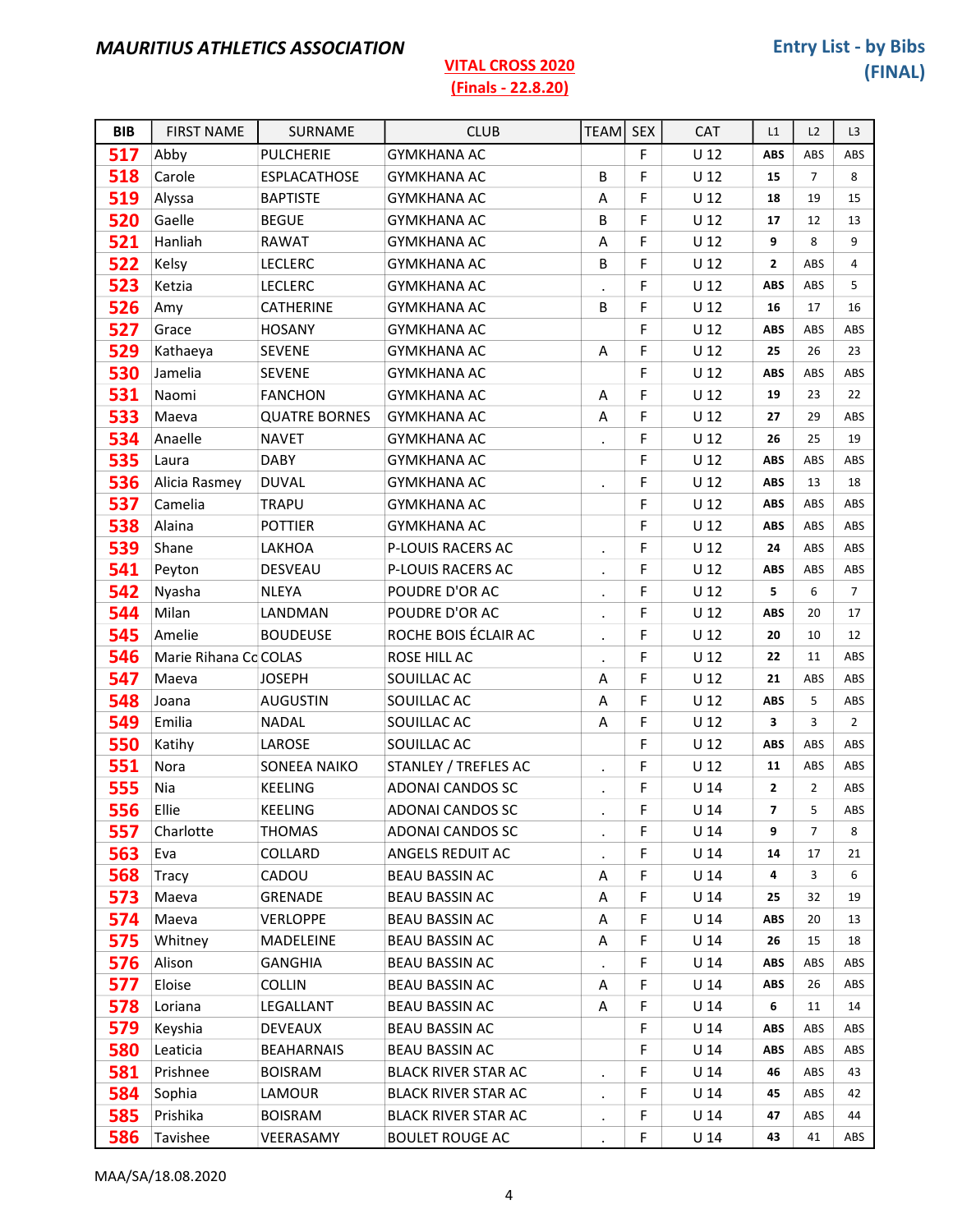#### (Finals - 22.8.20)

| <b>BIB</b> | <b>FIRST NAME</b>     | <b>SURNAME</b>    | <b>CLUB</b>                 | <b>TEAM</b>               | <b>SEX</b> | <b>CAT</b>      | L1         | L2           | L <sub>3</sub> |
|------------|-----------------------|-------------------|-----------------------------|---------------------------|------------|-----------------|------------|--------------|----------------|
| 589        | Sephora Esther RESPOY |                   | <b>BOULET ROUGE AC</b>      | $\ddot{\phantom{0}}$      | F          | $U$ 14          | 39         | ABS          | ABS            |
| 590        | Deeptee               | <b>FOOLEE</b>     | <b>BOULET ROUGE AC</b>      |                           | F          | U <sub>14</sub> | <b>ABS</b> | ABS          | ABS            |
| 591        | Serenity              | <b>CHIFFONE</b>   | CHEMIN GRENIER AC           | Α                         | F          | U <sub>14</sub> | <b>ABS</b> | ABS          | ABS            |
| 592        | Stenie                | <b>LEON</b>       | CHEMIN GRENIER AC           | $\bullet$                 | F          | U <sub>14</sub> | <b>ABS</b> | ABS          | ABS            |
| 593        | Grace                 | <b>DUVAL</b>      | <b>CUREPIPE WARRIORS AC</b> | $\cdot$                   | F          | $U$ 14          | 3          | ABS          | $\overline{2}$ |
| 594        | Emy                   | NARAINSAMY        | <b>CUREPIPE WARRIORS AC</b> | $\blacksquare$            | F          | U <sub>14</sub> | 22         | ABS          | 16             |
| 595        | Fani                  | <b>MEUNIER</b>    | <b>GUEPARD AC</b>           | Α                         | F          | U <sub>14</sub> | 28         | 23           | 22             |
| 598        | Fiona                 | <b>BECHOO</b>     | <b>GUEPARD AC</b>           | $\blacksquare$            | F          | U <sub>14</sub> | 41         | ABS          | ABS            |
| 599        | Valkerhia             | <b>EDOUARD</b>    | <b>GUEPARD AC</b>           | $\blacksquare$            | F          | U <sub>14</sub> | 37         | ABS          | 37             |
| 600        | Agnes                 | <b>ETIENNE</b>    | <b>GUEPARD AC</b>           | A                         | F          | U <sub>14</sub> | 32         | 24           | 38             |
| 601        | <b>Nelie</b>          | MARIMOOTOO        | <b>GUEPARD AC</b>           | A                         | F          | $U$ 14          | 30         | ABS          | ABS            |
| 602        | Sarafina              | <b>BLANCHE</b>    | <b>GUEPARD AC</b>           | A                         | F          | U <sub>14</sub> | 19         | ABS          | ABS            |
| 603        | Olivia                | <b>DARIFAT</b>    | <b>GUEPARD AC</b>           |                           | F          | U <sub>14</sub> | <b>ABS</b> | ABS          | ABS            |
| 604        | Prinncesska           | <b>CLOVIS</b>     | <b>GYMKHANA AC</b>          | Α                         | F          | U <sub>14</sub> | 12         | 22           | 23             |
| 605        | Kareena               | <b>APPIAH</b>     | <b>GYMKHANA AC</b>          | Α                         | F          | U <sub>14</sub> | 44         | 42           | ABS            |
| 606        | Megane                | <b>MONVOISIN</b>  | <b>GYMKHANA AC</b>          | Α                         | F          | U <sub>14</sub> | 35         | 34           | 25             |
| 607        | Manshinee             | <b>NOKHEEAH</b>   | <b>GYMKHANA AC</b>          | A                         | F          | $U$ 14          | 13         | 21           | 17             |
| 608        | Elodie                | <b>ETIENNETTE</b> | <b>GYMKHANA AC</b>          | Α                         | F          | U <sub>14</sub> | 27         | 25           | 20             |
| 609        | Yieldy                | <b>EUGENE</b>     | <b>GYMKHANA AC</b>          |                           | F          | U <sub>14</sub> | <b>ABS</b> | ABS          | ABS            |
| 610        | Emilia                | <b>THOMAS</b>     | <b>HIGHLANDS AC</b>         |                           | F          | U <sub>14</sub> | <b>ABS</b> | ABS          | 31             |
| 614        | Tourette              | <b>DAMIYA</b>     | LA CAVERNE AC               |                           | F          | U <sub>14</sub> | <b>ABS</b> | ABS          | ABS            |
| 615        | Annabelle             | <b>PROSPERE</b>   | <b>P-LOUIS RACERS AC</b>    | A                         | F          | U <sub>14</sub> | 36         | 29           | ABS            |
| 616        | Christabelle          | <b>PROSPERE</b>   | P-LOUIS RACERS AC           | Α                         | F          | U <sub>14</sub> | 33         | 37           | ABS            |
| 617        | Izadora               | <b>FLORES</b>     | P-LOUIS RACERS AC           | A                         | F          | $U$ 14          | <b>ABS</b> | ABS          | 29             |
| 618        | Joysie                | ROMANCE           | P-LOUIS RACERS AC           | Α                         | F          | U <sub>14</sub> | 38         | 38           | 36             |
| 619        | <b>Britney</b>        | <b>AUGUSTIN</b>   | P-LOUIS RACERS AC           | Α                         | F          | U <sub>14</sub> | <b>ABS</b> | ABS          | 28             |
| 620        | Eugenie               | ARISTIDE          | P-LOUIS RACERS AC           | A                         | F          | U <sub>14</sub> | 34         | 36           | 27             |
| 621        | Leyla                 | <b>WINTER</b>     | POUDRE D'OR AC              | Α                         | F          | U <sub>14</sub> | <b>ABS</b> | 10           | 9              |
| 622        | Sienna                | LANDMAN           | POUDRE D'OR AC              | Α                         | F          | U <sub>14</sub> | <b>ABS</b> | 9            | 11             |
| 623        | Simone                | <b>DALAIS</b>     | POUDRE D'OR AC              | A                         | F          | U <sub>14</sub> | 29         | ABS          | 32             |
| 624        | <b>Brooke</b>         | <b>KIESER</b>     | POUDRE D'OR AC              | $\boldsymbol{\mathsf{A}}$ | F          | U <sub>14</sub> | 15         | 6            | 5              |
| 625        | Tanya                 | <b>POLYXENE</b>   | Q-BORNES PAVILLION AC       | $\blacksquare$            | F          | U <sub>14</sub> | 31         | 40           | 34             |
| 626        | Nathanaelle           | <b>DUVAL</b>      | Q-BORNES PAVILLION AC       | $\blacksquare$            | F          | $U$ 14          | 16         | ABS          | ABS            |
| 628        | Viviana               | SPEVILLE          | ROCHE BOIS ÉCLAIR AC        | $\cdot$                   | F          | $U$ 14          | НC         | ABS          | 26             |
| 629        | Jahfreena             | <b>PHILIPPE</b>   | ROCHE BOIS ÉCLAIR AC        | $\blacksquare$            | F          | $U$ 14          | нс         | 39           | 39             |
| 630        | Riyana                | <b>GODER</b>      | ROSE BELLE AC               |                           | F          | $U$ 14          | ABS        | ABS          | 35             |
| 631        | Elsa                  | DALOU             | ROSE HILL AC                | $\bullet$                 | F          | $U$ 14          | 5          | 4            | 3              |
| 632        | Anisha Anaelle        | RAMDIN            | ROSE HILL AC                | $\blacksquare$            | F          | $U$ 14          | 18         | ABS          | ABS            |
| 633        | Stephanie Maria LOUIS |                   | ROSE HILL AC                | $\bullet$                 | F          | $U$ 14          | <b>ABS</b> | 18           | ABS            |
| 634        | Nidhi (Tisha)         | CAROMBEYENIN      | ROSE HILL AC                | $\bullet$                 | F          | $U$ 14          | <b>ABS</b> | 30           | 4              |
| 635        | Orneillia             | ALKAY             | SOUILLAC AC                 | A                         | F          | $U$ 14          | 1          | $\mathbf{1}$ | $\mathbf{1}$   |
| 636        | Lola                  | <b>NADAL</b>      | SOUILLAC AC                 |                           | F          | $U$ 14          | 23         | 19           | 10             |
| 637        | Trinity               | <b>POYNEE</b>     | SOUILLAC AC                 | A                         | F          | $U$ 14          | 20         | 12           | ABS            |
| 640        | Keira                 | <b>MUNGAR</b>     | SOUILLAC AC                 | $\blacksquare$            | F          | $U$ 14          | 8          | 8            | 7              |
| 641        | Maeva                 | PIRRAMME          | SOUILLAC AC                 | В                         | F          | $U$ 14          | ABS        | ABS          | ABS            |
| 642        | Tatiana               | <b>BERTIN</b>     | SOUILLAC AC                 | A                         | F          | U <sub>14</sub> | 21         | 14           | 15             |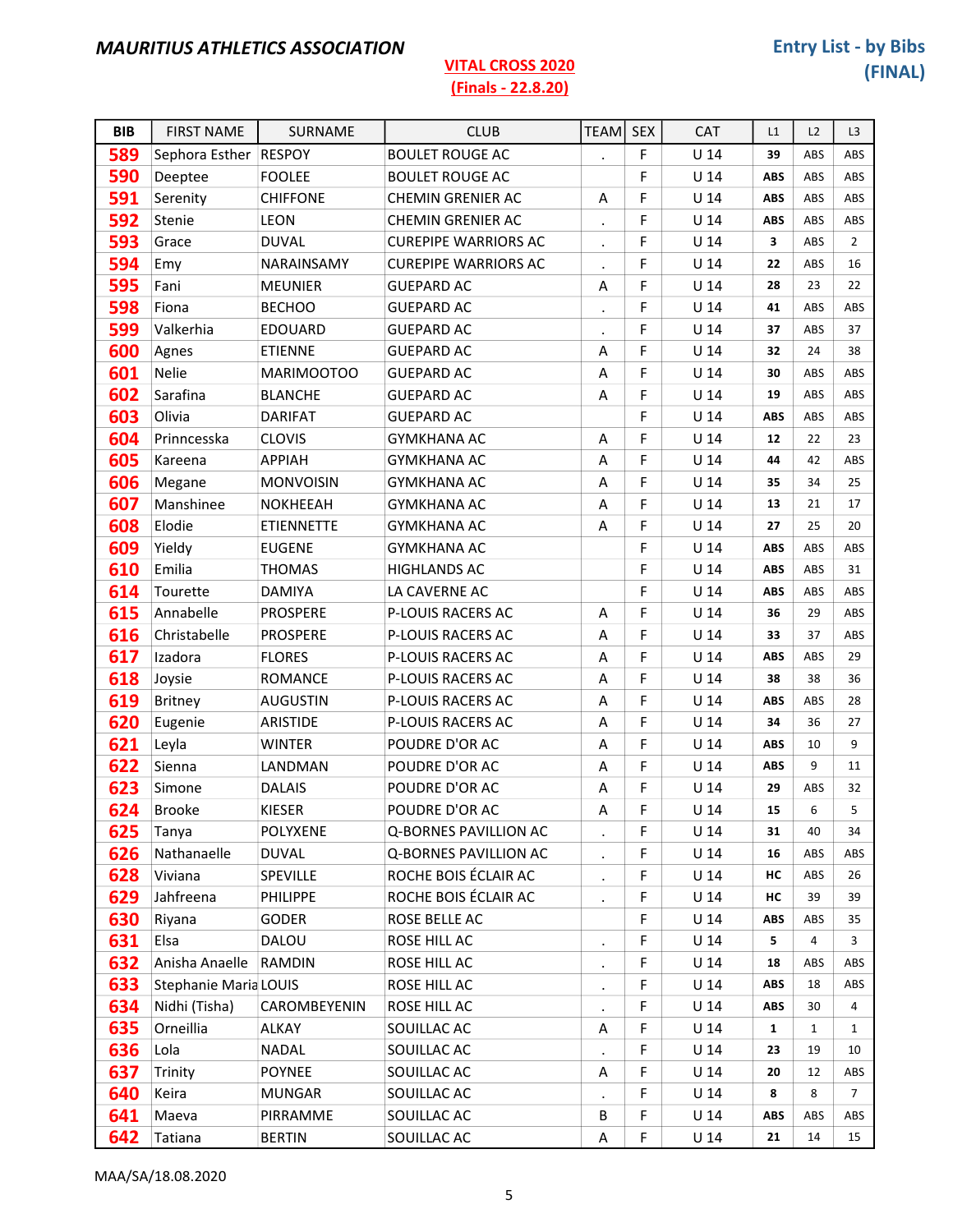| <b>BIB</b> | <b>FIRST NAME</b> | SURNAME             | <b>CLUB</b>                 | <b>TEAM</b>          | <b>SEX</b> | <b>CAT</b>      | L1           | L2             | L <sub>3</sub> |
|------------|-------------------|---------------------|-----------------------------|----------------------|------------|-----------------|--------------|----------------|----------------|
| 643        | Jahmelia          | <b>BANIOUX</b>      | SOUILLAC AC                 | A                    | F          | $U$ 14          | <b>ABS</b>   | 28             | ABS            |
| 644        | Thessa            | <b>NADAL</b>        | SOUILLAC AC                 | Α                    | F          | U <sub>14</sub> | 11           | 13             | 12             |
| 645        | Oceanne           | <b>NELSON</b>       | SOUILLAC AC                 | Α                    | F          | U <sub>14</sub> | ABS          | 31             | 30             |
| 646        | Kelvina           | <b>NELSON</b>       | SOUILLAC AC                 | B                    | F          | U <sub>14</sub> | <b>ABS</b>   | 35             | 40             |
| 647        | Noemi             | <b>JOSE</b>         | SOUILLAC AC                 | $\blacksquare$       | F          | U <sub>14</sub> | 42           | 33             | 33             |
| 648        | Anshini           | <b>BOUDEUSE</b>     | SOUILLAC AC                 | $\bullet$            | F          | U <sub>14</sub> | <b>ABS</b>   | ABS            | ABS            |
| 649        | Leona             | ABEL                | SOUILLAC AC                 |                      | F          | U <sub>14</sub> | <b>ABS</b>   | ABS            | ABS            |
| 650        | Drishti           | <b>JENNAH</b>       | SOUILLAC AC                 |                      | F          | U <sub>14</sub> | <b>ABS</b>   | ABS            | 41             |
| 651        | E.Chellewina      | <b>MURACHPASAD</b>  | ST REMY AC                  | $\bullet$            | F          | U <sub>14</sub> | 24           | ABS            | ABS            |
| 652        | Mathilda          | <b>FELIX</b>        | STANLEY / TREFLES AC        | $\bullet$            | F          | $U$ 14          | 17           | ABS            | 24             |
| 653        | Ines Florence     | <b>NAIRAC</b>       | STANLEY / TREFLES AC        | $\cdot$              | F          | U <sub>14</sub> | ABS          | ABS            | ABS            |
| 659        | Sasha             | <b>BARRETT</b>      | ADONAI CANDOS SC            | $\bullet$            | F          | U <sub>16</sub> | 18           | ABS            | ABS            |
| 660        | Noemie            | <b>ROBERTSON</b>    | ANGELS REDUIT AC            | $\bullet$            | F          | U <sub>16</sub> | 32           | 31             | 27             |
| 661        | Claretah          | <b>LETOURDIE</b>    | ANGELS REDUIT AC            | $\bullet$            | F          | U <sub>16</sub> | <b>ABS</b>   | 6              | 3              |
| 662        | Hema              | <b>BALLOO</b>       | <b>BEAU BASSIN AC</b>       | $\bullet$            | F          | U <sub>16</sub> | $\mathbf{1}$ | $\overline{2}$ | $\overline{2}$ |
| 663        | Celena            | <b>KONG KIT WAH</b> | <b>BEAU BASSIN AC</b>       | $\bullet$            | F          | U <sub>16</sub> | 16           | 13             | 16             |
| 664        | Anne Gaelle       | <b>GRENADE</b>      | <b>BEAU BASSIN AC</b>       | $\bullet$            | F          | U <sub>16</sub> | 24           | 17             | 19             |
| 665        | Celine            | <b>NANETTE</b>      | <b>BEAU BASSIN AC</b>       | $\bullet$            | F          | U <sub>16</sub> | 23           | 18             | ABS            |
| 666        | Yrena             | LIMBIRAZA           | <b>BLACK RIVER STAR AC</b>  | $\bullet$            | F          | U <sub>16</sub> | 13           | 16             | ABS            |
| 667        | Anoushka          | <b>ORIAN</b>        | <b>BLACK RIVER STAR AC</b>  |                      | F          | U <sub>16</sub> | ABS          | ABS            | ABS            |
| 668        | Emilie            | MARLAH              | <b>BOULET ROUGE AC</b>      | Α                    | F          | U <sub>16</sub> | 12           | ABS            | ABS            |
| 669        | Anastasia         | <b>CASTEL</b>       | PETIT GABRIEL AC            |                      | F          | U <sub>16</sub> | ABS          | ABS            | ABS            |
| 670        | Elodie            | <b>LOUIS</b>        | CHEMIN GRENIER AC           | $\bullet$            | F          | U <sub>16</sub> | ABS          | ABS            | ABS            |
| 678        | Lorena            | <b>VICTORINE</b>    | <b>CHEMIN GRENIER AC</b>    | Α                    | F          | U <sub>16</sub> | 26           | ABS            | 23             |
| 679        | Alicia            | <b>TOUCHE</b>       | <b>CHEMIN GRENIER AC</b>    | Α                    | F          | U <sub>16</sub> | 10           | ABS            | 6              |
| 680        | Loana             | <b>NEGATHE</b>      | CHEMIN GRENIER AC           | Α                    | F          | U <sub>16</sub> | ABS          | ABS            | ABS            |
| 681        | Melody            | ZAMALA              | <b>CHEMIN GRENIER AC</b>    | Α                    | F          | U <sub>16</sub> | 17           | 14             | ABS            |
| 682        | Noemie            | <b>ETIENETTE</b>    | <b>CHEMIN GRENIER AC</b>    | Α                    | F          | U <sub>16</sub> | 28           | 25             | 28             |
| 683        | Anais             | <b>JOSEPH</b>       | CHEMIN GRENIER AC           | Α                    | F          | U <sub>16</sub> | <b>ABS</b>   | ABS            | ABS            |
| 684        | Adriana           | <b>FRA</b>          | <b>CHEMIN GRENIER AC</b>    | A                    | F          | U <sub>16</sub> | <b>ABS</b>   | 8              | ABS            |
| 685        | Ornella           | <b>AURIANT</b>      | CHEMIN GRENIER AC           |                      | F          | U <sub>16</sub> | ABS          | ABS            | ABS            |
| 686        | Anais             | <b>BARASIA</b>      | <b>CHEMIN GRENIER AC</b>    | $\bullet$            | F          | U <sub>16</sub> | ABS          | ABS            | 17             |
| 687        | Laurie            | ANDRE               | <b>CUREPIPE HARLEMS AC</b>  | Α                    | F          | U <sub>16</sub> | ABS          | ABS            | 24             |
| 688        | Emanuelle         | <b>BERGUE</b>       | <b>CUREPIPE HARLEMS AC</b>  | Α                    | F          | U <sub>16</sub> | 27           | 30             | 32             |
| 691        | Katriana          | AH LAM HI           | <b>CUREPIPE HARLEMS AC</b>  | Α                    | F          | U <sub>16</sub> | ABS          | 27             | 39             |
| 692        | Kimberley         | <b>DARIO</b>        | CUREPIPE HARLEMS AC         | A                    | F          | U 16            | <b>ABS</b>   | 34             | 34             |
| 693        | Camille           | GRENADE             | <b>CUREPIPE HARLEMS AC</b>  | Α                    | F          | U 16            | ABS          | 37             | 38             |
| 694        | Leticia           | <b>HOVAS</b>        | <b>CUREPIPE HARLEMS AC</b>  |                      | F          | U <sub>16</sub> | ABS          | ABS            | 21             |
| 695        | Oriana            | MASSE               | <b>CUREPIPE WARRIORS AC</b> | $\ddot{\phantom{0}}$ | F          | U <sub>16</sub> | <b>ABS</b>   | 21             | ABS            |
| 696        | Jahmellia         | SADOU               | <b>GUEPARD AC</b>           |                      | F          | U <sub>16</sub> | ABS          | ABS            | ABS            |
| 697        | Queency           | <b>JOSEPH</b>       | <b>CUREPIPE HARLEMS AC</b>  | Α                    | F          | U <sub>16</sub> | ABS          | 24             | 18             |
| 698        | Vicianne          | <b>JOSELITO</b>     | <b>GUEPARD AC</b>           | $\bullet$            | F          | U <sub>16</sub> | 15           | ABS            | ABS            |
| 699        | Rachel            | <b>CHIFFONNE</b>    | GYMKHANA AC                 | A                    | F          | U <sub>16</sub> | 3            | 5              | 4              |
| 700        | Anielle           | PETIT               | <b>GYMKHANA AC</b>          | Α                    | F          | U <sub>16</sub> | $\mathbf{2}$ | 3              | 5              |
| 702        | Nestaelle         | <b>BEGUE</b>        | <b>GYMKHANA AC</b>          | Α                    | F          | U <sub>16</sub> | 11           | 9              | 9              |
| 703        | Christelle        | <b>BOISSEQUE</b>    | <b>GYMKHANA AC</b>          | Α                    | F          | U <sub>16</sub> | 39           | 39             | 41             |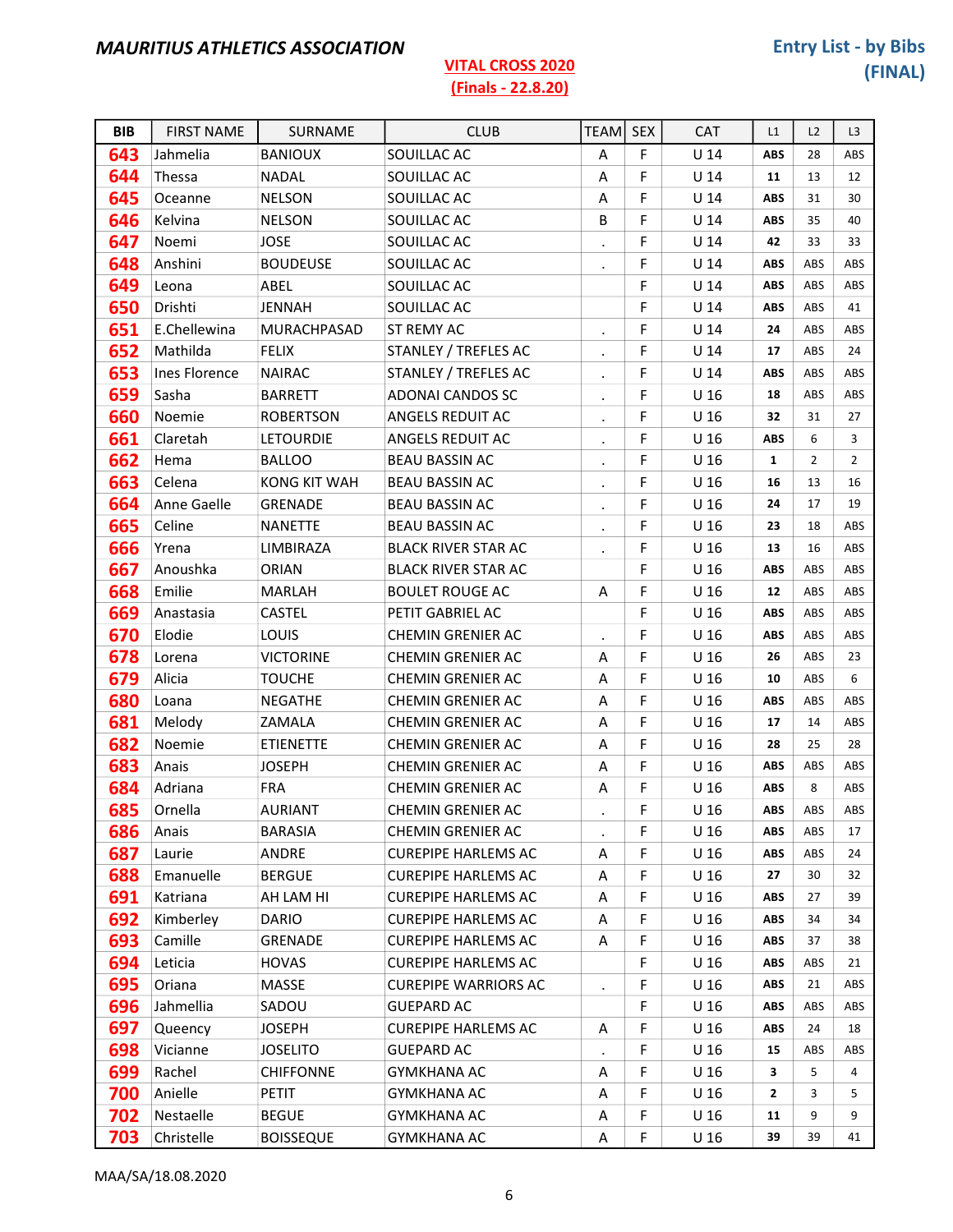٦

| <b>BIB</b> | <b>FIRST NAME</b> | SURNAME           | <b>CLUB</b>                  | <b>TEAM</b>    | <b>SEX</b> | CAT             | L1             | L2             | L <sub>3</sub> |
|------------|-------------------|-------------------|------------------------------|----------------|------------|-----------------|----------------|----------------|----------------|
| 704        | Trysha            | <b>TOOLAH</b>     | LA CAVERNE AC                |                | F          | U <sub>16</sub> | 35             | 22             | 26             |
| 706        | Fiona             | <b>JOLICOEUR</b>  | LA CAVERNE AC                | Α              | F          | U <sub>16</sub> | 36             | 36             | 37             |
| 707        | Jercia            | KISHFOU           | LA CAVERNE AC                | A              | F          | U <sub>16</sub> | 37             | 23             | 20             |
| 708        | Rachel            | AMIC              | <b>MEDINE AC</b>             | A              | F          | U <sub>16</sub> | <b>ABS</b>     | 28             | ABS            |
| 709        | Anne Sophie       | <b>MAURICE</b>    | P-LOUIS RACERS AC            | Α              | F          | U <sub>16</sub> | <b>ABS</b>     | 19             | ABS            |
| 710        | Jiordhanna        | MIAVA NOROSOA     | P-LOUIS RACERS AC            | A              | F          | U <sub>16</sub> | 21             | 20             | 25             |
| 712        | Gwelcy            | PIERRE LOUIS      | P-LOUIS RACERS AC            | A              | F          | U <sub>16</sub> | 14             | ABS            | 14             |
| 713        | Alyson            | FAR               | P-LOUIS RACERS AC            | Α              | F          | U <sub>16</sub> | 25             | 26             | 22             |
| 714        | Anaelle           | <b>MEUNIER</b>    | P-LOUIS RACERS AC            | A              | F          | U <sub>16</sub> | <b>ABS</b>     | ABS            | 40             |
| 715        | Anais             | PAUL              | P-LOUIS RACERS AC            | A              | F          | U <sub>16</sub> | <b>ABS</b>     | ABS            | ABS            |
| 716        | Cecile            | <b>DALAIS</b>     | POUDRE D'OR AC               | $\bullet$      | F          | U <sub>16</sub> | 9              | ABS            | 8              |
| 717        | Debora            | <b>LUBIN</b>      | <b>Q-BORNES PAVILLION AC</b> | $\bullet$      | F          | U <sub>16</sub> | <b>ABS</b>     | ABS            | 29             |
| 718        | Ghaneshree        | <b>GOPAUL</b>     | Q-BORNES PAVILLION AC        |                | F          | U <sub>16</sub> | <b>ABS</b>     | ABS            | 30             |
| 719        | Dina              | <b>MARIE</b>      | ROCHE BOIS ÉCLAIR AC         | A              | F          | U <sub>16</sub> | 34             | ABS            | 33             |
| 722        | Loraine           | <b>SUNKUR</b>     | ROCHE BOIS ÉCLAIR AC         | A              | F          | U <sub>16</sub> | <b>ABS</b>     | 11             | 11             |
| 723        | Oceane            | <b>THERESE</b>    | ROCHE BOIS ÉCLAIR AC         | A              | F          | U <sub>16</sub> | <b>ABS</b>     | 32             | 13             |
| 724        | Allsson           | LEBRASSE          | ROCHE BOIS ÉCLAIR AC         | A              | F          | U <sub>16</sub> | <b>ABS</b>     | 29             | 36             |
| 727        | Honorat           | <b>JASMIN</b>     | ROCHE BOIS ÉCLAIR AC         | A              | F          | U <sub>16</sub> | 29             | 38             | 35             |
| 728        | Keisha            | <b>BOCUS</b>      | ROCHE BOIS ÉCLAIR AC         | A              | F          | U <sub>16</sub> | 33             | 35             | 31             |
| 729        | Anastasia         | <b>MARS</b>       | ROSE HILL AC                 | $\bullet$      | F          | U <sub>16</sub> | <b>ABS</b>     | $\mathbf{1}$   | ABS            |
| 730        | Stacy             | <b>APPADOO</b>    | SOUILLAC AC                  | $\cdot$        | F          | U <sub>16</sub> | 30             | 12             | ABS            |
| 731        | Catelina          | <b>NANON</b>      | SOUILLAC AC                  | $\cdot$        | F          | U <sub>16</sub> | <b>ABS</b>     | 10             | ABS            |
| 732        | Emilie            | <b>TELVAR</b>     | SOUILLAC AC                  | $\blacksquare$ | F          | U <sub>16</sub> | <b>ABS</b>     | ABS            | ABS            |
| 733        | Durcy             | <b>DESIRE</b>     | SOUILLAC AC                  |                | F          | U <sub>16</sub> | <b>ABS</b>     | ABS            | ABS            |
| 735        | Angelle           | <b>MOOTIEN</b>    | ST REMY AC                   | $\cdot$        | F          | U <sub>16</sub> | 20             | 15             | ABS            |
| 736        | Anouska           | <b>VIEILLESSE</b> | ST REMY AC                   | $\blacksquare$ | F          | U <sub>16</sub> | 22             | ABS            | ABS            |
| 737        | Cloe Mellia       | <b>BAZERQUE</b>   | <b>ST REMY AC</b>            | $\cdot$        | F          | U <sub>16</sub> | <b>ABS</b>     | ABS            | ABS            |
| 738        | Camille Emmie     | <b>JULIE</b>      | ST REMY AC                   | $\bullet$      | F          | U <sub>16</sub> | 19             | ABS            | ABS            |
| 739        | Tessa Anne        | <b>BELLE ROSE</b> | STANLEY / TREFLES AC         | $\bullet$      | F          | U <sub>16</sub> | 8              | $\overline{7}$ | 12             |
| 740        | Sophie            | <b>ELEONORE</b>   | STANLEY / TREFLES AC         | $\cdot$        | F          | U <sub>16</sub> | 5              | ABS            | $\overline{7}$ |
| 741        | Sephora           | <b>FELIX</b>      | STANLEY / TREFLES AC         |                | F          | U <sub>16</sub> | $\overline{ }$ | ABS            | 10             |
| 742        | Louisiane         | HATTENBERGER      | STANLEY / TREFLES AC         |                | F          | U <sub>16</sub> | ABS            | ABS            | 15             |
| 743        | Chantal           | <b>UYS</b>        | POUDRE D'OR AC               |                | F          | U <sub>16</sub> | <b>ABS</b>     | 4              | $\mathbf{1}$   |
| 750        | Ethan             | REED              | ADONAI CANDOS SC             | $\bullet$      | M          | $U$ 14          | 28             | 37             | 35             |
| 751        | Robin             | <b>BHOWAN</b>     | <b>BEAU BASSIN AC</b>        | B              | M          | U <sub>14</sub> | ABS            | ABS            | ABS            |
| 752        | Yoan              | CALOU             | <b>BEAU BASSIN AC</b>        | A              | M          | U <sub>14</sub> | 4              | 4              | 6              |
| 753        | Jean Yann         | <b>DESIRE</b>     | <b>BEAU BASSIN AC</b>        | Α              | M          | U <sub>14</sub> | ABS            | ABS            | ABS            |
| 754        | Luciano           | <b>GAIQUIS</b>    | <b>BEAU BASSIN AC</b>        | A              | M          | U <sub>14</sub> | 10             | 12             | 9              |
| 755        | Loic              | <b>LADOUCEUR</b>  | <b>BEAU BASSIN AC</b>        | В              | M          | $U$ 14          | ABS            | 51             | 43             |
| 756        | Iverson           | <b>LUCHMUN</b>    | <b>BEAU BASSIN AC</b>        | В              | M          | U <sub>14</sub> | 22             | 46             | 31             |
| 757        | Jordan            | <b>FURCY</b>      | <b>BEAU BASSIN AC</b>        | B              | M          | U <sub>14</sub> | ABS            | ABS            | ABS            |
| 758        | Harlem            | LAMB              | <b>BEAU BASSIN AC</b>        | Α              | M          | U <sub>14</sub> | 5              | 6              | $\overline{7}$ |
| 759        | Jarrod            | RABOT             | BEAU BASSIN AC               | Α              | M          | U <sub>14</sub> | 13             | 16             | 38             |
| 760        | Denzel            | ARMOOGUM          | <b>BEAU BASSIN AC</b>        | $\cdot$        | M          | U <sub>14</sub> | 54             | 58             | ABS            |
| 761        | Vishagan          | VADEEVALOO        | <b>BEAU BASSIN AC</b>        |                | M          | U <sub>14</sub> | <b>ABS</b>     | ABS            | ABS            |
| 762        | Miguel            | <b>JOLICOEUR</b>  | BEAU BASSIN AC               |                | M          | U <sub>14</sub> | <b>ABS</b>     | ABS            | ABS            |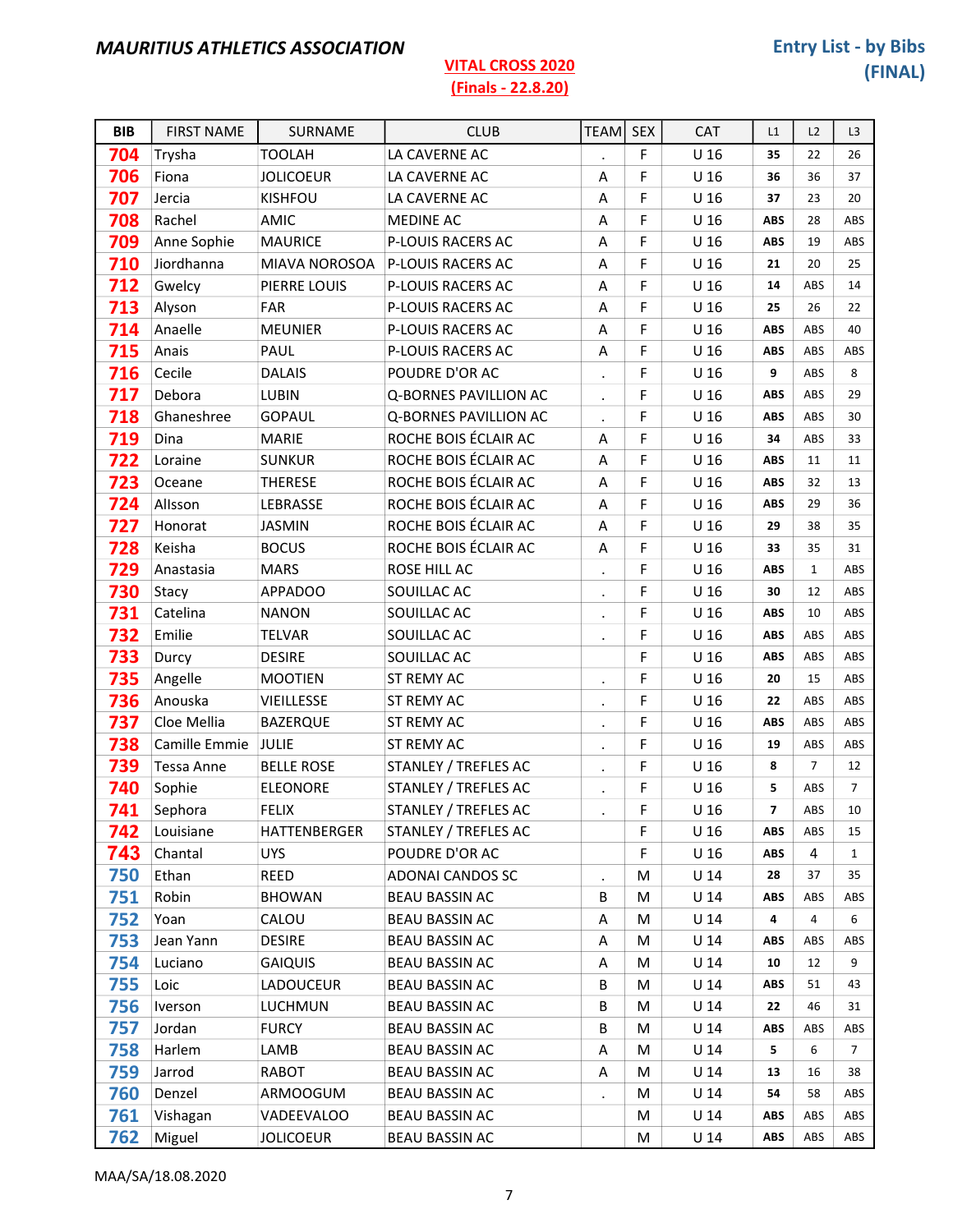| <b>BIB</b> | <b>FIRST NAME</b>      | <b>SURNAME</b>              | <b>CLUB</b>                | <b>TEAM</b>          | <b>SEX</b> | <b>CAT</b>      | L1         | L2           | L <sub>3</sub> |
|------------|------------------------|-----------------------------|----------------------------|----------------------|------------|-----------------|------------|--------------|----------------|
| 763        | <b>Tiger</b>           | <b>VEEREN</b>               | <b>BOULET ROUGE AC</b>     | $\ddot{\phantom{0}}$ | M          | U 14            | 41         | 41           | ABS            |
| 764        | Gregory                | <b>BIENVENUE</b>            | <b>BOULET ROUGE AC</b>     | $\bullet$            | M          | $U$ 14          | 58         | ABS          | 12             |
| 765        | Mervin                 | <b>HENRI</b>                | <b>CHEMIN GRENIER AC</b>   | Α                    | M          | U <sub>14</sub> | <b>ABS</b> | ABS          | ABS            |
| 766        | Dylan                  | <b>DRACK</b>                | CHEMIN GRENIER AC          | Α                    | M          | U <sub>14</sub> | <b>ABS</b> | ABS          | ABS            |
| 767        | Terry                  | ZAMALA                      | CHEMIN GRENIER AC          | A                    | M          | $U$ 14          | 27         | 28           | 39             |
| 768        | Oliver                 | ZAIRE                       | CHEMIN GRENIER AC          | A                    | M          | U <sub>14</sub> | <b>ABS</b> | ABS          | ABS            |
| 769        | Jercool                | GANZAN                      | <b>CHEMIN GRENIER AC</b>   |                      | M          | U <sub>14</sub> | <b>ABS</b> | ABS          | ABS            |
| 770        | Djamel                 | PERRINE                     | CREVE COEUR AC             | B                    | M          | $U$ 14          | 40         | 42           | 41             |
| 771        | Nirvansingh            | RAMJEET                     | CREVE COEUR AC             | A                    | M          | U <sub>14</sub> | 36         | 43           | 40             |
| 772        | Laduveer Laksh KALIDIN |                             | <b>CREVE COEUR AC</b>      | A                    | M          | U <sub>14</sub> | 38         | ABS          | 17             |
| 773        | Navin                  | <b>RYE BASGEET</b>          | <b>CREVE COEUR AC</b>      | A                    | M          | U <sub>14</sub> | 40         | 64           | ABS            |
| 774        | Vijayduth              | PEETUMBER                   | CREVE COEUR AC             | Α                    | M          | U <sub>14</sub> | 56         | ABS          | 53             |
| 775        | Divesh                 | <b>NAUGON</b>               | CREVE COEUR AC             | Α                    | M          | U <sub>14</sub> | 39         | 45           | 32             |
| 776        | Lowhitya               | <b>JEETUN</b>               | <b>CREVE COEUR AC</b>      | A                    | M          | U <sub>14</sub> | 65         | ABS          | 54             |
| 777        | Ayush                  | <b>DOOKARUTH</b>            | CREVE COEUR AC             | B                    | M          | $U$ 14          | 63         | 59           | 51             |
| 778        | Yeshil                 | <b>BHURTUN</b>              | <b>CREVE COEUR AC</b>      | B                    | М          | $U$ 14          | 64         | ABS          | 65             |
| 779        | Gawrav                 | SEEWOO                      | <b>CREVE COEUR AC</b>      | B                    | M          | U <sub>14</sub> | <b>ABS</b> | ABS          | ABS            |
| 780        | Imran                  | <b>ISMAEL</b>               | CREVE COEUR AC             | B                    | M          | U <sub>14</sub> | 55         | 52           | 58             |
| 781        | Ritvee                 | <b>SEEBORUTH</b>            | CREVE COEUR AC             | B                    | M          | U <sub>14</sub> | <b>ABS</b> | ABS          | ABS            |
| 782        | Nicholas               | LACHE                       | CREVE COEUR AC             | C                    | M          | U <sub>14</sub> | 61         | 61           | 66             |
| 783        | Chandveer              | DHUNNOOCHAN                 | <b>CREVE COEUR AC</b>      | C                    | M          | U <sub>14</sub> | <b>ABS</b> | ABS          | ABS            |
| 784        | Muzzafeer              | SOOKUN                      | CREVE COEUR AC             | $\mathsf C$          | м          | U <sub>14</sub> | 44         | 50           | 47             |
| 785        | J. E. Gabriel          | <b>AURELIE</b>              | <b>CREVE COEUR AC</b>      | C                    | M          | U <sub>14</sub> | <b>ABS</b> | ABS          | ABS            |
| 786        | Julien                 | MARGUERITE                  | CREVE COEUR AC             | C                    | M          | U <sub>14</sub> | 67         | 24           | ABS            |
| 787        | Zubeir                 | <b>AMIN</b>                 | CREVE COEUR AC             | D                    | M          | U <sub>14</sub> | 66         | ABS          | ABS            |
| 788        | J.C Wayne              | <b>JOLICOEUR</b>            | CREVE COEUR AC             | D                    | M          | U <sub>14</sub> | <b>ABS</b> | 56           | 48             |
| 789        | Khevish                | <b>MUNGROO</b>              | <b>CREVE COEUR AC</b>      | D                    | M          | U <sub>14</sub> | 52         | 44           | 52             |
| 790        | Pawan                  | <b>BUNDHOO</b>              | <b>CREVE COEUR AC</b>      | D                    | М          | U <sub>14</sub> | <b>ABS</b> | ABS          | 34             |
| 791        | Emmanuel               | <b>BEGUE</b>                | CREVE COEUR AC             | D                    | M          | U <sub>14</sub> | <b>ABS</b> | 60           | ABS            |
| 792        | Ishaak                 | <b>OOZEER</b>               | CREVE COEUR AC             | $\ddot{\phantom{a}}$ | M          | $U$ 14          | 57         | ABS          | 21             |
| 793        | Kyel                   | <b>CHINIAH</b>              | <b>CUREPIPE HARLEMS AC</b> |                      | M          | $U$ 14          | 42         | 49           | 63             |
| 794        | Jeff                   | <b>BHUGELOO</b>             | <b>CUREPIPE HARLEMS AC</b> | $\ddot{\phantom{0}}$ | M          | U <sub>14</sub> | 30         | 26           | ABS            |
| 795        | Jean Jacques           | LAFRANCE                    | <b>CUREPIPE HARLEMS AC</b> | $\bullet$            | М          | $U$ 14          | 31         | 47           | 62             |
| 796        | Jonas                  | PIERRE LOUIS                | <b>GUEPARD AC</b>          | $\bullet$            | M          | $U$ 14          | <b>ABS</b> | 27           | 18             |
| 797        | Ozias                  | REINE DE CARTHAG GUEPARD AC |                            |                      | M          | U <sub>14</sub> | 25         | ABS          | 15             |
| 798        | Daniel                 | <b>BABYLONE</b>             | <b>GUEPARD AC</b>          | $\bullet$            | M          | U <sub>14</sub> | 18         | 20           | 25             |
| 799        | Sandapa                | <b>ACHILLE</b>              | <b>GUEPARD AC</b>          |                      | M          | $U$ 14          | 15         | ABS          | ABS            |
| 800        | Darius                 | <b>FRA</b>                  | <b>GYMKHANA AC</b>         | A                    | M          | U <sub>14</sub> | 6          | 11           | 3              |
| 801        | Jefferson              | SARDINE                     | <b>GYMKHANA AC</b>         | Α                    | M          | U <sub>14</sub> | 19         | 34           | 22             |
| 802        | Aaron                  | SOORIAH                     | <b>GYMKHANA AC</b>         | Α                    | M          | $U$ 14          | 46         | 54           | <b>DNF</b>     |
| 803        | Kenan                  | <b>LECLERC</b>              | <b>GYMKHANA AC</b>         | A                    | M          | $U$ 14          | 1          | $\mathbf{1}$ | $\mathbf{1}$   |
| 804        | Mohammad Ibra OREE     |                             | <b>GYMKHANA AC</b>         | $\bullet$            | M          | $U$ 14          | ABS        | ABS          | ABS            |
| 805        | Muhammad Um SOMURROO   |                             | <b>GYMKHANA AC</b>         | Α                    | M          | $U$ 14          | <b>ABS</b> | ABS          | ABS            |
| 806        | Stephane J.Noel SEVENE |                             | <b>GYMKHANA AC</b>         | Α                    | M          | $U$ 14          | 59         | ABS          | 20             |
| 807        | Noah                   | LA CREOLE                   | <b>GYMKHANA AC</b>         |                      | M          | $U$ 14          | ABS        | ABS          | ABS            |
| 808        | Dayalan                | <b>MADURAY</b>              | <b>HIGHLANDS AC</b>        | $\bullet$            | M          | $U$ 14          | 29         | 24           | 26             |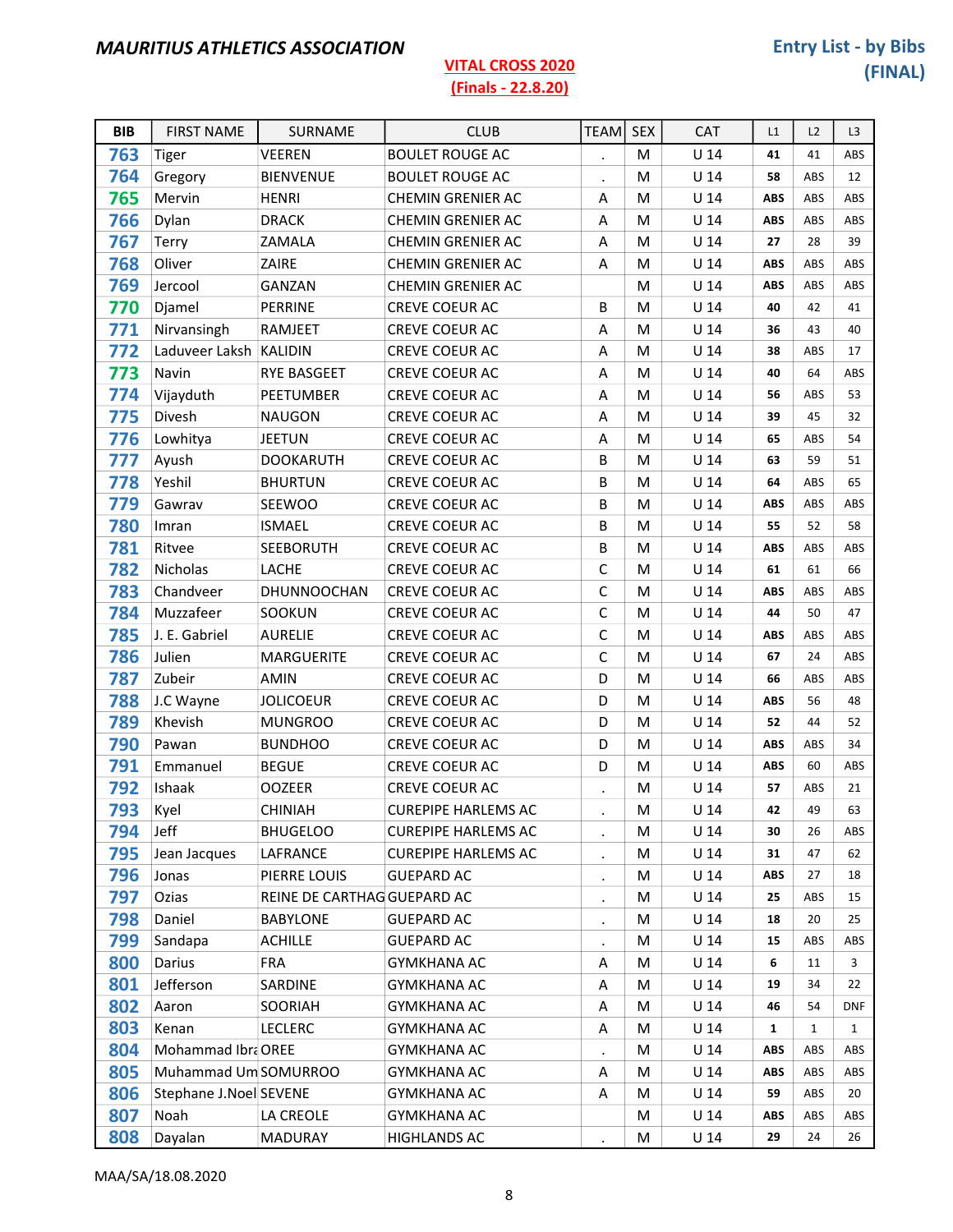| <b>BIB</b> | <b>FIRST NAME</b>       | SURNAME            | <b>CLUB</b>           | <b>TEAM</b>          | <b>SEX</b> | CAT             | L1             | L2             | L <sub>3</sub> |
|------------|-------------------------|--------------------|-----------------------|----------------------|------------|-----------------|----------------|----------------|----------------|
| 809        | Ved                     | HAUZAREE           | <b>HIGHLANDS AC</b>   | $\bullet$            | M          | $U$ 14          | 12             | $\overline{7}$ | 8              |
| 810        | Bhavish                 | <b>APPADOO</b>     | <b>HIGHLANDS AC</b>   | $\ddot{\phantom{a}}$ | M          | U <sub>14</sub> | 62             | 63             | 37             |
| 811        |                         |                    |                       |                      |            |                 |                |                |                |
| 812        | Ashill                  | <b>DOWLOT</b>      | LA CAVERNE AC         | Α                    | M          | $U$ 14          | <b>ABS</b>     | 36             | 49             |
| 813        | Wayne Nygel             | <b>MANAN</b>       | LA CAVERNE AC         | A                    | M          | $U$ 14          | 20             | 33             | 13             |
| 814        | Amanuel                 | <b>BRELU BRELU</b> | LA CAVERNE AC         | $\bullet$            | М          | U <sub>14</sub> | <b>ABS</b>     | ABS            | ABS            |
| 815        | Kayne                   | <b>MANAN</b>       | LA CAVERNE AC         | A                    | M          | $U$ 14          | <b>ABS</b>     | 29             | ABS            |
| 816        | Thomas                  | <b>BANGARD</b>     | LA CAVERNE AC         | A                    | M          | U <sub>14</sub> | 50             | 55             | <b>DNF</b>     |
| 817        | Damya                   | <b>TOURETTE</b>    | LA CAVERNE AC         | Α                    | М          | U <sub>14</sub> | <b>ABS</b>     | 40             | 59             |
| 818        | Alexandre               | <b>BAGNATH</b>     | P-LOUIS RACERS AC     | Α                    | M          | $U$ 14          | 34             | 32             | 42             |
| 819        | Relliano                | <b>DERCY</b>       | P-LOUIS RACERS AC     | A                    | M          | U <sub>14</sub> | <b>ABS</b>     | ABS            | ABS            |
| 820        | Tylen                   | HURDOYAL           | P-LOUIS RACERS AC     | В                    | M          | U <sub>14</sub> | 45             | ABS            | ABS            |
| 821        | Loic                    | <b>LEGER</b>       | P-LOUIS RACERS AC     | A                    | M          | $U$ 14          | 8              | 23             | 11             |
| 822        | Stephan                 | <b>BEGUE</b>       | P-LOUIS RACERS AC     | A                    | M          | U <sub>14</sub> | 35             | ABS            | 50             |
| 823        | Eroan                   | <b>JEAN PIERRE</b> | P-LOUIS RACERS AC     | Α                    | M          | U <sub>14</sub> | <b>ABS</b>     | 8              | ABS            |
| 824        | Adrien Dylan            | <b>GUNNESS</b>     | P-LOUIS RACERS AC     | B                    | M          | $U$ 14          | 33             | ABS            | 45             |
| 825        | Steban Julian           | <b>PIRON</b>       | P-LOUIS RACERS AC     | A                    | M          | U <sub>14</sub> | 11             | 25             | 30             |
| 826        | Clayton                 | AYADY              | P-LOUIS RACERS AC     | В                    | M          | $U$ 14          | <b>ABS</b>     | ABS            | ABS            |
| 827        | Nelson                  | <b>AZA</b>         | P-LOUIS RACERS AC     | B                    | M          | $U$ 14          | <b>ABS</b>     | ABS            | ABS            |
| 828        | Karol                   | SFRAMELI           | POUDRE D'OR AC        | A                    | M          | U <sub>14</sub> | <b>ABS</b>     | 35             | ABS            |
| 829        | Nathan                  | SOOKURUN           | POUDRE D'OR AC        | Α                    | M          | U <sub>14</sub> | 14             | 18             | 23             |
| 830        | Henco                   | <b>UYS</b>         | POUDRE D'OR AC        | Α                    | M          | U <sub>14</sub> | <b>ABS</b>     | 9              | 24             |
| 831        | Luc                     | <b>MULLER</b>      | POUDRE D'OR AC        |                      | M          | U <sub>14</sub> | <b>ABS</b>     | ABS            | ABS            |
| 832        | Dimitri                 | <b>GENAVE</b>      | Q-BORNES PAVILLION AC | $\ddot{\phantom{a}}$ | M          | U <sub>14</sub> | 51             | 57             | 61             |
| 833        | Kiliane Gregory ROUGET  |                    | Q-BORNES PAVILLION AC | $\bullet$            | M          | U <sub>14</sub> | 60             | 19             | 33             |
| 834        | Thibault Jean Da JOSEPH |                    | Q-BORNES PAVILLION AC | $\cdot$              | M          | U <sub>14</sub> | 17             | 15             | 14             |
| 835        | Prinsley                | <b>GENTILE</b>     | ROCHE BOIS ÉCLAIR AC  | $\ddot{\phantom{0}}$ | M          | U <sub>14</sub> | 43             | 38             | ABS            |
| 836        | Ziggy                   | <b>CHATIGAN</b>    | ROCHE BOIS ÉCLAIR AC  | $\bullet$            | M          | U <sub>14</sub> | 53             | 39             | 64             |
| 837        | Larsson                 | <b>HUNGOO</b>      | ROSE BELLE AC         | $\bullet$            | M          | $U$ 14          | 3              | 5              | $\overline{4}$ |
| 838        | Jersey Nazareth TOPIZE  |                    | ROSE HILL AC          | $\bullet$            | M          | $U$ 14          | 23             | 22             | ABS            |
| 839        | Ryan                    | MALECO             | SOUILLAC AC           | A                    | М          | U <sub>14</sub> | $\overline{7}$ | $\overline{2}$ | 5              |
| 840        | Louis Azael             | MALECO             | SOUILLAC AC           | Α                    | M          | U <sub>14</sub> | 32             | 31             | 29             |
| 841        | Nhoe                    | REBET              | SOUILLAC AC           | Α                    | M          | $U$ 14          | 26             | 10             | 10             |
| 842        | Chritiano               | <b>ELEONORE</b>    | SOUILLAC AC           | Α                    | M          | U <sub>14</sub> | 16             | 21             | 16             |
| 843        | Denzel                  | <b>BERTIN</b>      | SOUILLAC AC           | $\bullet$            | M          | U <sub>14</sub> | ABS            | 62             | ABS            |
| 844        | Joanito                 | ROUSSETY           | SOUILLAC AC           | Α                    | M          | U <sub>14</sub> | 48             | ABS            | ABS            |
| 845        | Jahmel                  | REBET              | SOUILLAC AC           | Α                    | M          | U <sub>14</sub> | 24             | 17             | ABS            |
| 846        | David                   | LOUISE             | SOUILLAC AC           | Α                    | M          | U <sub>14</sub> | 47             | 53             | 44             |
| 847        | Lucas                   | <b>CROUCHE</b>     | ST REMY AC            | $\bullet$            | M          | U <sub>14</sub> | $\mathbf{2}$   | 3              | $\overline{2}$ |
| 848        | Loius Jamael Da BANIAUX |                    | ST REMY AC            | $\cdot$              | M          | U <sub>14</sub> | <b>ABS</b>     | ABS            | ABS            |
| 849        | Yanis                   | SONEAH NAIKO       | STANLEY / TREFLES AC  | $\bullet$            | M          | U <sub>14</sub> | 37             | ABS            | ABS            |
| 850        | Remy                    | LAMUSSE            | STANLEY / TREFLES AC  | $\bullet$            | M          | U <sub>14</sub> | ABS            | ABS            | ABS            |
| 853        | Caleb                   | <b>VISMER</b>      | ADONAI CANDOS SC      | $\bullet$            | M          | U <sub>16</sub> | $\overline{2}$ | $\overline{2}$ | $\overline{2}$ |
| 854        | Remi                    | ROUGIERLAGANE      | ADONAI CANDOS SC      | $\bullet$            | M          | U <sub>16</sub> | 3              | ABS            | ABS            |
| 855        | Ethan                   | <b>NYATHI</b>      | ADONAI CANDOS SC      | $\bullet$            | M          | U <sub>16</sub> | 39             | 36             | ABS            |
| 856        | Ryhan                   | <b>BHOYROO</b>     | ANGELS REDUIT AC      | $\bullet$            | M          | U <sub>16</sub> | 31             | 19             | 19             |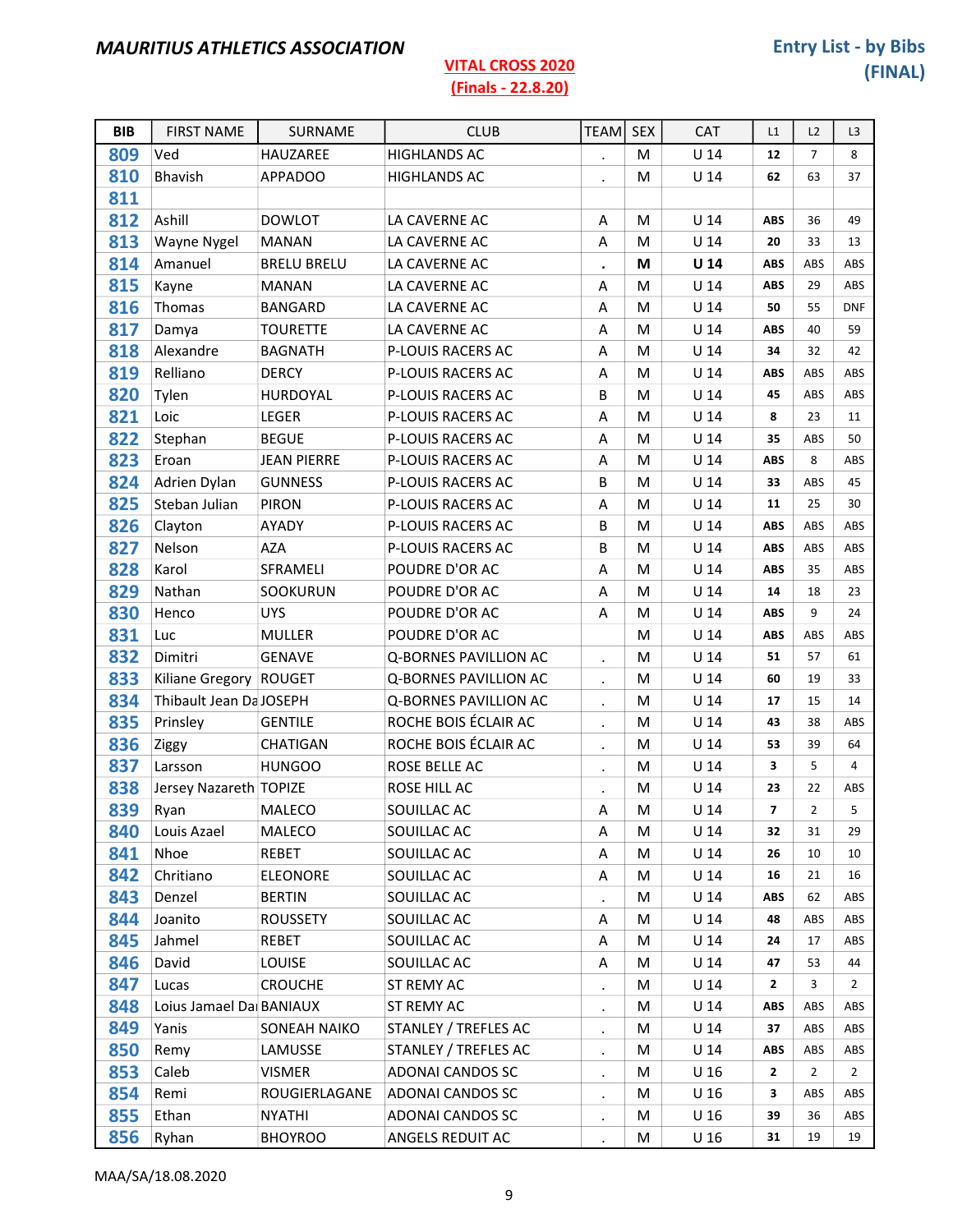| <b>BIB</b> | <b>FIRST NAME</b>        | SURNAME          | <b>CLUB</b>                     | <b>TEAM</b>          | <b>SEX</b> | <b>CAT</b>      | L1         | L2  | L <sub>3</sub> |
|------------|--------------------------|------------------|---------------------------------|----------------------|------------|-----------------|------------|-----|----------------|
| 857        | Teeshan                  |                  | SEEWOOCHURN SINANGELS REDUIT AC |                      | M          | U <sub>16</sub> | <b>ABS</b> | ABS | ABS            |
| 858        | Aaditya                  | PEERTHY          | ANGELS REDUIT AC                | $\bullet$            | M          | U <sub>16</sub> | ABS        | ABS | ABS            |
| 859        | Larel                    | <b>RAVET</b>     | <b>BEAU BASSIN AC</b>           | Α                    | M          | U <sub>16</sub> | 45         | 34  | 30             |
| 860        | Erwan                    | <b>MAURICE</b>   | <b>BEAU BASSIN AC</b>           | $\bullet$            | M          | U <sub>16</sub> | 47         | 25  | ABS            |
| 861        | Gael                     | <b>RETOURNE</b>  | <b>BEAU BASSIN AC</b>           | A                    | м          | U <sub>16</sub> | ABS        | ABS | ABS            |
| 862        | Axel                     | <b>AZA</b>       | <b>BEAU BASSIN AC</b>           | $\ddot{\phantom{0}}$ | M          | U <sub>16</sub> | 53         | 38  | ABS            |
| 863        | Nelson                   | PRUDENCE         | <b>BLACK RIVER STAR AC</b>      | $\cdot$              | M          | U <sub>16</sub> | 17         | ABS | ABS            |
| 864        | Alexandre                | <b>HIPPOLYTE</b> | <b>BLACK RIVER STAR AC</b>      |                      | м          | U <sub>16</sub> | ABS        | ABS | ABS            |
| 865        | Zacharie                 | <b>HERVE</b>     | <b>BLACK RIVER STAR AC</b>      | $\ddot{\phantom{0}}$ | M          | U <sub>16</sub> | 16         | ABS | ABS            |
| 866        | Jeremie Adrian           | <b>RESPOY</b>    | <b>BOULET ROUGE AC</b>          | $\bullet$            | M          | U <sub>16</sub> | 36         | ABS | ABS            |
| 867        | Adriano                  | <b>HOVAS</b>     | CHEMIN GRENIER AC               | $\bullet$            | M          | U <sub>16</sub> | <b>ABS</b> | 47  | ABS            |
| 868        | Arnaud                   | <b>DUVAL</b>     | <b>CHEMIN GRENIER AC</b>        | Α                    | M          | U <sub>16</sub> | 43         | 46  | ABS            |
| 869        | Yandy                    | <b>PROSPER</b>   | CHEMIN GRENIER AC               | A                    | M          | U <sub>16</sub> | <b>ABS</b> | ABS | 36             |
| 870        | Gregory                  | <b>THOMASOO</b>  | <b>CHEMIN GRENIER AC</b>        | Α                    | M          | U <sub>16</sub> | 35         | 33  | ABS            |
| 871        | <b>Nick</b>              | <b>AUGUSTE</b>   | CHEMIN GRENIER AC               | A                    | M          | U <sub>16</sub> | <b>ABS</b> | ABS | ABS            |
| 872        | Axel                     | <b>FRA</b>       | <b>CHEMIN GRENIER AC</b>        | A                    | M          | U <sub>16</sub> | <b>ABS</b> | ABS | ABS            |
| 873        | <b>ND</b>                | <b>LABONTE</b>   | CHEMIN GRENIER AC               | Α                    | M          | U <sub>16</sub> | <b>ABS</b> | ABS | ABS            |
| 874        | Alvinyo                  | <b>BEGUE</b>     | CHEMIN GRENIER AC               | A                    | M          | U <sub>16</sub> | <b>ABS</b> | 29? | ABS            |
| 875        | Dovic                    | <b>KOONJAL</b>   | CHEMIN GRENIER AC               | A                    | M          | U <sub>16</sub> | <b>ABS</b> | ABS | ABS            |
| 876        | Sango                    | <b>FULOZEN</b>   | <b>CHEMIN GRENIER AC</b>        | $\ddot{\phantom{a}}$ | M          | U <sub>16</sub> | <b>ABS</b> | ABS | ABS            |
| 877        | Gregory                  | CATUAN           | CHEMIN GRENIER AC               | $\ddot{\phantom{0}}$ | M          | U <sub>16</sub> | <b>ABS</b> | ABS | ABS            |
| 878        | Shanen Meyave RAMASAWMY  |                  | <b>CHEMIN GRENIER AC</b>        | $\bullet$            | M          | U <sub>16</sub> | <b>ABS</b> | ABS | 38             |
| 879        | Ezechiel Keith           | <b>FRA</b>       | CREVE COEUR AC                  | $\bullet$            | M          | U <sub>16</sub> | 50         | ABS | 31             |
| 880        | Divesh Rye               | <b>BASGEET</b>   | <b>CREVE COEUR AC</b>           | Α                    | M          | U <sub>16</sub> | <b>ABS</b> | 55  | ABS            |
| 881        | Nakul                    | <b>CHAKOWRY</b>  | CREVE COEUR AC                  | A                    | M          | U <sub>16</sub> | 20         | 35  | 39             |
| 882        | Jean Luc                 | <b>JOLICOEUR</b> | <b>CREVE COEUR AC</b>           | Α                    | M          | U <sub>16</sub> | <b>ABS</b> | ABS | ABS            |
| 883        | Anish                    | <b>KALLOO</b>    | <b>CREVE COEUR AC</b>           | A                    | M          | U <sub>16</sub> | 38         | 53  | ABS            |
| 884        | Wensley                  | <b>LAULLOOA</b>  | CREVE COEUR AC                  | A                    | M          | U <sub>16</sub> | 49         | 37  | 34             |
| 885        | Shasheel                 | <b>CHOKOWRY</b>  | <b>CREVE COEUR AC</b>           | Α                    | M          | U <sub>16</sub> | 52         | ABS | 17             |
| 886        | M.Sheik Rayhaa NASURALLY |                  | CREVE COEUR AC                  | A                    | M          | U <sub>16</sub> | 44         | 32  | 21             |
| 887        | Roulian                  | LAJEUNESSE       | <b>CUREPIPE HARLEMS AC</b>      | Α                    | M          | U <sub>16</sub> | 6          | 3   | 5              |
| 888        | Emilien                  | <b>GOORNADEN</b> | <b>CUREPIPE HARLEMS AC</b>      | Α                    | M          | U <sub>16</sub> | 25         | 21  | 27             |
| 889        | Sebastien                | <b>BELLAH</b>    | <b>CUREPIPE HARLEMS AC</b>      | Α                    | М          | U <sub>16</sub> | ABS        | ABS | 20             |
| 890        | Gregory                  | NARRAINEN        | <b>CUREPIPE HARLEMS AC</b>      | Α                    | M          | U <sub>16</sub> | 22         | ABS | 10             |
| 891        | <b>Brandon</b>           | <b>DULJEET</b>   | <b>CUREPIPE HARLEMS AC</b>      | A                    | M          | U <sub>16</sub> | 56         | 51  | ABS            |
| 892        | John Owen                | APPASAMY         | <b>CUREPIPE HARLEMS AC</b>      | Α                    | М          | U <sub>16</sub> | 11         | ABS | 24             |
| 893        | Miguel                   | TANGUY           | <b>CUREPIPE HARLEMS AC</b>      | Α                    | М          | U <sub>16</sub> | 51         | 43  | 37             |
| 894        | William                  | RANGASSAMY       | <b>CUREPIPE HARLEMS AC</b>      | Α                    | M          | U <sub>16</sub> | 23         | 20  | ABS            |
| 895        | Dimitry                  | <b>PLACATOUR</b> | <b>CUREPIPE HARLEMS AC</b>      |                      | M          | U <sub>16</sub> | ABS        | ABS | 7              |
| 896        | <b>Brice</b>             | <b>VICTOIRE</b>  | <b>CUREPIPE WARRIORS AC</b>     | $\cdot$              | М          | U <sub>16</sub> | 15         | 15  | 12             |
| 897        | Kilian                   | <b>BOUF</b>      | <b>CUREPIPE WARRIORS AC</b>     | $\bullet$            | М          | U <sub>16</sub> | 28         | 31  | ABS            |
| 898        | Andy                     | PAUL             | <b>CUREPIPE WARRIORS AC</b>     | $\ddot{\phantom{a}}$ | M          | U <sub>16</sub> | ABS        | ABS | 13             |
| 899        | Jonathan                 | LAMOUREUX        | <b>GUEPARD AC</b>               | $\bullet$            | М          | U <sub>16</sub> | ABS        | 49  | ABS            |
| 900        | Olivier                  | <b>FRA</b>       | <b>GYMKHANA AC</b>              | B                    | М          | U <sub>16</sub> | 9          | 12  | 11             |
| 901        | Noah                     | MARCELIN         | <b>GYMKHANA AC</b>              | A                    | М          | U <sub>16</sub> | 24         | 23  | 22             |
| 902        | Warren                   | SAMIREDDI        | <b>GYMKHANA AC</b>              | В                    | M          | U <sub>16</sub> | 7          | 7   | 15             |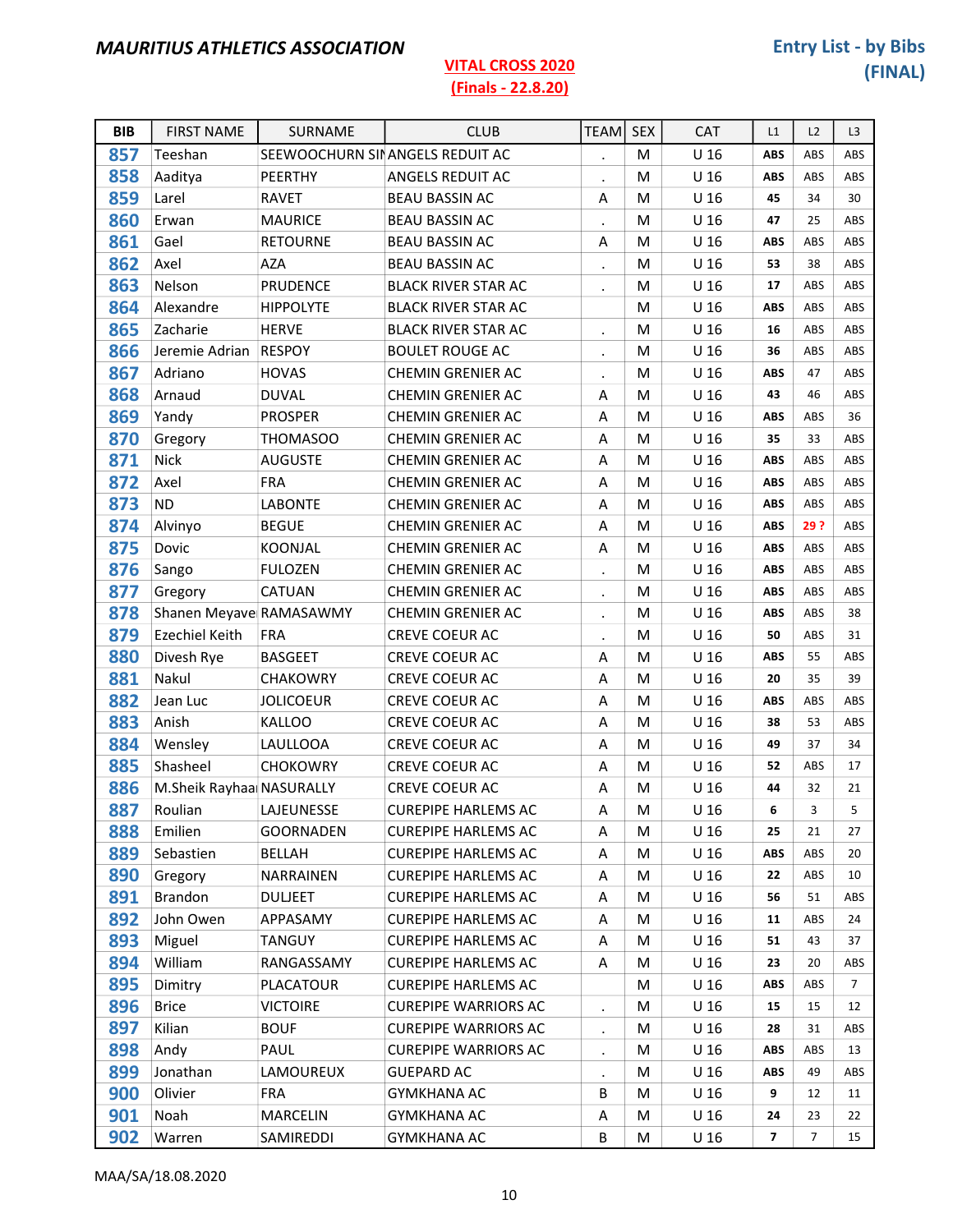| <b>BIB</b> | <b>FIRST NAME</b>       | SURNAME           | <b>CLUB</b>                | <b>TEAM</b>          | <b>SEX</b> | <b>CAT</b>      | L1           | L2           | L3           |
|------------|-------------------------|-------------------|----------------------------|----------------------|------------|-----------------|--------------|--------------|--------------|
| 903        | <b>Brandon</b>          | SOORIAH           | <b>GYMKHANA AC</b>         | B                    | м          | U 16            | $\mathbf{1}$ | $\mathbf{1}$ | $\mathbf{1}$ |
| 904        | Jeremy                  | PHILIO            | <b>GYMKHANA AC</b>         | Α                    | M          | U <sub>16</sub> | 29           | 28           | 26           |
| 907        | Nikhil                  | <b>JUNGLEE</b>    | <b>GYMKHANA AC</b>         |                      | M          | U <sub>16</sub> | <b>ABS</b>   | ABS          | ABS          |
| 908        | Burny                   | <b>HARMANCE</b>   | <b>GYMKHANA AC</b>         | B                    | M          | U <sub>16</sub> | 57           | 41           | 42           |
| 909        | Emmanuel                | <b>DUVAL</b>      | <b>GYMKHANA AC</b>         | A                    | M          | U 16            | <b>ABS</b>   | 27           | ABS          |
| 910        | Alexandre               | <b>TRAPU</b>      | <b>GYMKHANA AC</b>         | Α                    | M          | U <sub>16</sub> | 55           | 44           | ABS          |
| 911        | Raphael                 | <b>GERARD</b>     | <b>GYMKHANA AC</b>         | Α                    | м          | U <sub>16</sub> | 37           | ABS          | 35           |
| 912        | Ryan                    | <b>RAWAT</b>      | <b>GYMKHANA AC</b>         | A                    | M          | U <sub>16</sub> | <b>ABS</b>   | 5            | 3            |
| 913        | Muhammad Sha SOMURROO   |                   | <b>GYMKHANA AC</b>         |                      | M          | U <sub>16</sub> | <b>ABS</b>   | ABS          | ABS          |
| 914        | Jude Aron Jahmi MYRTHIL |                   | <b>GYMKHANA AC</b>         | B                    | M          | U <sub>16</sub> | 49           | 52           | 23           |
| 915        | Dwayne                  | BALTHAZAR         | <b>GYMKHANA AC</b>         | $\ddot{\phantom{a}}$ | м          | U <sub>16</sub> | <b>ABS</b>   | ABS          | ABS          |
| 916        | Denzel                  | <b>AUMAITRE</b>   | <b>GYMKHANA AC</b>         | Α                    | M          | U <sub>16</sub> | <b>ABS</b>   | 50           | 40           |
| 917        | Ansyver                 | <b>CHITE</b>      | <b>HIGHLANDS AC</b>        | $\ddot{\phantom{a}}$ | м          | U <sub>16</sub> | <b>ABS</b>   | ABS          | ABS          |
| 918        | Akilesh                 | SOOBAH            | <b>CUREPIPE HARLEMS AC</b> | A                    | M          | U <sub>16</sub> | 13           | ABS          | 32           |
| 919        | Evans Bradley           | <b>COLET</b>      | LA CAVERNE AC              | Α                    | M          | U <sub>16</sub> | 30           | 16           | 14           |
| 920        | Adrien                  | <b>DIONORY</b>    | LA CAVERNE AC              | A                    | м          | U <sub>16</sub> | ABS          | 9            | ABS          |
| 921        | David Wesley            | ARMOOGUM          | LA CAVERNE AC              | A                    | M          | U <sub>16</sub> | 48           | 39           | 33           |
| 922        | Alexandre               | <b>FRANCOISE</b>  | P-LOUIS RACERS AC          | Α                    | M          | U <sub>16</sub> | 10           | ABS          | 16           |
| 923        | Abishek                 | <b>HERAMUN</b>    | P-LOUIS RACERS AC          | Α                    | M          | U <sub>16</sub> | <b>ABS</b>   | 11           | 4            |
| 924        | Shawn                   | <b>HEERAH</b>     | P-LOUIS RACERS AC          | A                    | M          | U <sub>16</sub> | <b>ABS</b>   | ABS          | ABS          |
| 925        | Loic                    | LATRIPE           | P-LOUIS RACERS AC          | Α                    | M          | U <sub>16</sub> | 26           | 40           | ABS          |
| 926        | Denzel                  | <b>MILAZAR</b>    | P-LOUIS RACERS AC          | Α                    | м          | U <sub>16</sub> | 54           | ABS          | ABS          |
| 927        | Aldo                    | <b>HYPOLITE</b>   | P-LOUIS RACERS AC          | A                    | M          | U <sub>16</sub> | <b>ABS</b>   | ABS          | ABS          |
| 928        | Ghris                   | DEENMAMODE        | P-LOUIS RACERS AC          | Α                    | M          | U <sub>16</sub> | 14           | 17           | 9            |
| 929        | Jayden                  | <b>TISCHER</b>    | POUDRE D'OR AC             |                      | M          | U <sub>16</sub> | 27           | 29           | 25           |
| 930        | Nikhil                  | <b>BROJOMOHUN</b> | POUDRE D'OR AC             |                      | M          | U <sub>16</sub> | <b>ABS</b>   | ABS          | ABS          |
| 931        | Justin                  | <b>ALBERT</b>     | CAMP DU ROI AC             |                      | м          | U <sub>16</sub> | <b>ABS</b>   | ABS          | ABS          |
| 932        | Kritish                 | RAGHOOBEER        | ROSE BELLE AC              |                      | M          | U <sub>16</sub> | <b>ABS</b>   | 22           | 8            |
| 933        | Kovalen                 | SOONDRUM          | <b>ROSE BELLE AC</b>       |                      | M          | U <sub>16</sub> | <b>ABS</b>   | ABS          | ABS          |
| 934        | Tariq                   | RAMJAN            | ROSE BELLE AC              |                      | M          | U <sub>16</sub> | <b>ABS</b>   | ABS          | ABS          |
| 935        | Luciano                 | <b>JODUN</b>      | ROSE HILL AC               |                      | M          | U <sub>16</sub> | 42           | ABS          | ABS          |
| 936        | Adriano                 | <b>PATTE</b>      | ROSE HILL AC               | $\cdot$              | M          | U <sub>16</sub> | ABS          | ABS          | ABS          |
| 937        | Noovanen                | PARIANEN          | ROSE HILL AC               | $\ddot{\phantom{a}}$ | M          | U <sub>16</sub> | <b>ABS</b>   | 18           | ABS          |
| 938        | Poovanen                | PARIANEN          | ROSE HILL AC               | $\cdot$              | M          | U <sub>16</sub> | <b>ABS</b>   | 6            | ABS          |
| 939        | Theo                    | ZAMA              | ROSE HILL AC               | $\bullet$            | M          | U <sub>16</sub> | <b>ABS</b>   | ABS          | 28           |
| 940        | Ryan                    | RAMDIN            | ROSE HILL AC               | $\bullet$            | M          | U <sub>16</sub> | <b>ABS</b>   | ABS          | 29           |
| 941        | Andriano                | NILKANTEE         | ROSE HILL AC               | $\cdot$              | M          | U <sub>16</sub> | <b>ABS</b>   | 30           | ABS          |
| 942        | Denovan                 | PAUL              | SOUILLAC AC                | $\blacksquare$       | M          | U <sub>16</sub> | <b>ABS</b>   | 14           | ABS          |
| 943        | Wistley                 | <b>AGATHE</b>     | SOUILLAC AC                |                      | M          | U <sub>16</sub> | <b>ABS</b>   | ABS          | ABS          |
| 944        | Alexandre               | <b>DEVALET</b>    | <b>ST REMY AC</b>          | Α                    | M          | U <sub>16</sub> | 21           | 26           | ABS          |
| 945        | Poavin                  | <b>MATHOOR</b>    | ST REMY AC                 | A                    | M          | U <sub>16</sub> | 4            | ABS          | ABS          |
| 946        | Miguel                  | <b>FENOUILLE</b>  | <b>ST REMY AC</b>          | Α                    | M          | U <sub>16</sub> | 5            | 4            | ABS          |
| 947        | Kashyap                 | RAMGOLAM          | ST REMY AC                 | А                    | M          | U <sub>16</sub> | 32           | ABS          | ABS          |
| 948        | Louis Olivier Jos ANDRE |                   | ST REMY AC                 | Α                    | M          | U <sub>16</sub> | 41           | ABS          | ABS          |
| 949        | <b>Fabio Gregory</b>    | <b>BONNEFEMME</b> | ST REMY AC                 | A                    | M          | U <sub>16</sub> | 33           | ABS          | ABS          |
| 952        | Mohammad                | <b>MUNGLOO</b>    | ST REMY AC                 | Α                    | М          | U <sub>16</sub> | <b>ABS</b>   | 45           | ABS          |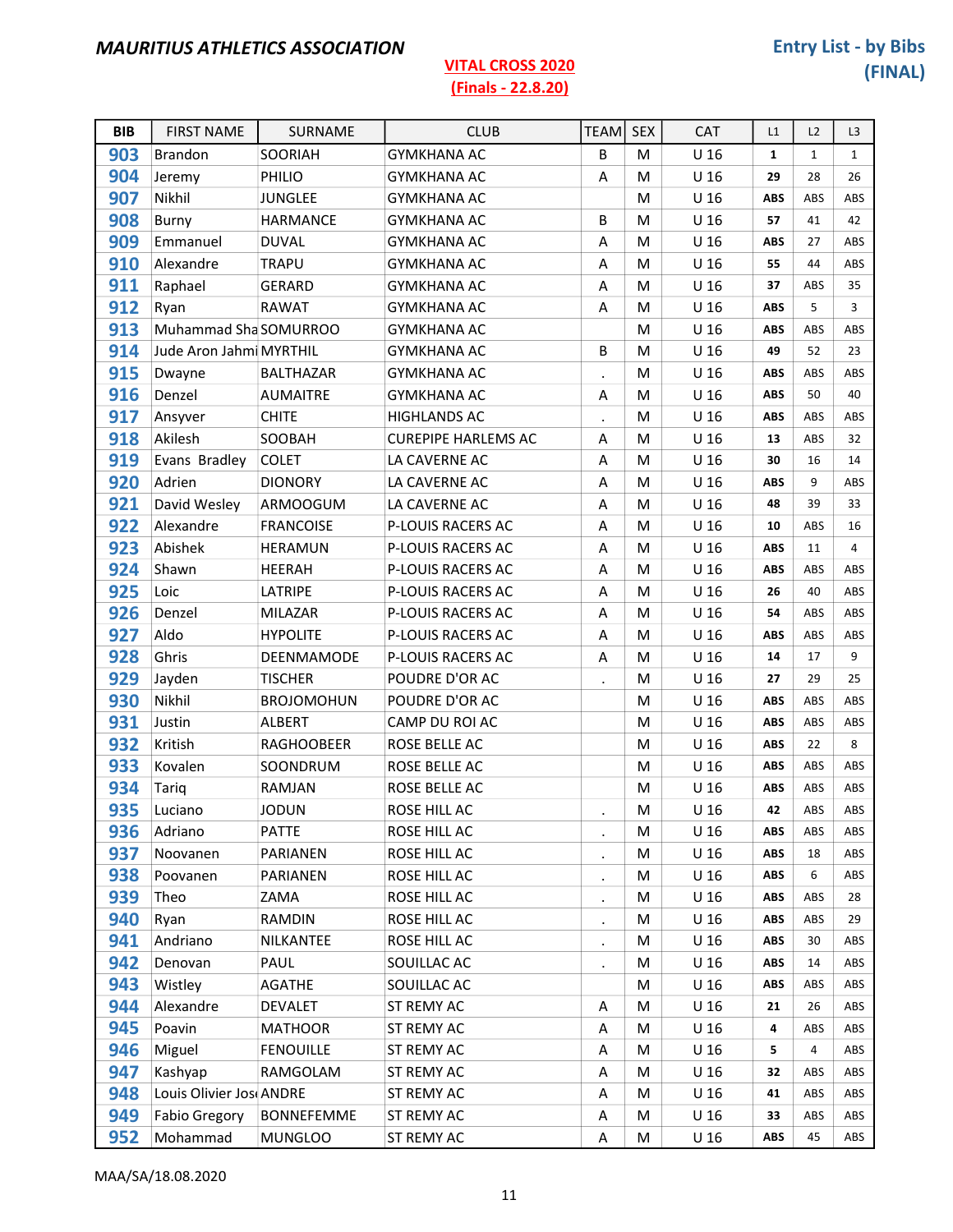#### (Finals - 22.8.20)

| <b>BIB</b> | <b>FIRST NAME</b>            | <b>SURNAME</b>                              | <b>CLUB</b>                          | <b>TEAM</b>          | <b>SEX</b> | CAT             | L1             | L2  | L <sub>3</sub> |
|------------|------------------------------|---------------------------------------------|--------------------------------------|----------------------|------------|-----------------|----------------|-----|----------------|
| 953        | Ryan                         | <b>PYNDYGADOO</b>                           | ST REMY AC                           |                      | M          | U <sub>16</sub> | <b>ABS</b>     | ABS | ABS            |
| 954        | Quentin                      |                                             | SINACOUTY NANTY STANLEY / TREFLES AC | $\blacksquare$       | M          | U <sub>16</sub> | 18             | ABS | 18             |
| 955        | Marc Edmond N HENNEBERT      |                                             | STANLEY / TREFLES AC                 | $\ddot{\phantom{0}}$ | M          | U <sub>16</sub> | <b>ABS</b>     | ABS | ABS            |
| 958        | Benjamin                     | <b>THOMAS</b>                               | <b>ADONAI CANDOS SC</b>              |                      | M          | U <sub>18</sub> | <b>ABS</b>     | ABS | ABS            |
| 959        | Christopher                  |                                             | CHONG-TOC CHEE ANGELS REDUIT AC      | $\blacksquare$       | M          | U <sub>18</sub> | <b>ABS</b>     | ABS | 22             |
| 960        | Keshen                       | <b>APPAVOO</b>                              | <b>BOULET ROUGE AC</b>               | $\cdot$              | M          | U <sub>18</sub> | 33             | ABS | ABS            |
| 961        | Ryan                         | CALICE                                      | <b>BOULET ROUGE AC</b>               | $\bullet$            | M          | U <sub>18</sub> | 22             | ABS | ABS            |
| 962        | <b>Brian</b>                 | RANGASSAMY                                  | <b>CHEMIN GRENIER AC</b>             | Α                    | M          | U <sub>18</sub> | <b>ABS</b>     | 14  | ABS            |
| 963        | Ryan                         | <b>VENUS</b>                                | CHEMIN GRENIER AC                    | A                    | M          | U <sub>18</sub> | <b>ABS</b>     | ABS | ABS            |
| 964        | Sahil                        | <b>FOKEER</b>                               | <b>CHEMIN GRENIER AC</b>             |                      | M          | U <sub>18</sub> | <b>ABS</b>     | ABS | ABS            |
| 965        | Berni                        | LAPEYRE                                     | CHEMIN GRENIER AC                    | $\blacksquare$       | M          | U <sub>18</sub> | <b>ABS</b>     | ABS | ABS            |
| 966        | Samuel                       | D'EAU                                       | <b>CUREPIPE HARLEMS AC</b>           | A                    | M          | U <sub>18</sub> | 25             | 32  | 26             |
| 967        | Ervin                        | <b>MOOROOGEN</b>                            | <b>CUREPIPE HARLEMS AC</b>           | A                    | M          | U <sub>18</sub> | 28             | 28  | 25             |
| 968        | Wendel                       | <b>DORZA</b>                                | <b>CUREPIPE HARLEMS AC</b>           | A                    | M          | U <sub>18</sub> | 31             | ABS | 27             |
| 969        | Damien                       | <b>ROSETTE</b>                              | <b>CUREPIPE HARLEMS AC</b>           | A                    | M          | U <sub>18</sub> | 12             | 8   | 9              |
| 970        | <b>Bradley</b>               | <b>CHITE</b>                                | <b>CUREPIPE HARLEMS AC</b>           | A                    | M          | U <sub>18</sub> | <b>ABS</b>     | 19  | 21             |
| 971        | Geraldo                      | PERRINE                                     | <b>CUREPIPE HARLEMS AC</b>           | Α                    | M          | U <sub>18</sub> | 11             | 9   | 17             |
| 972        | Ismael                       | MACHABEE                                    | <b>GUEPARD AC</b>                    |                      | M          | U <sub>18</sub> | <b>ABS</b>     | ABS | ABS            |
| 973        | Andrew                       | <b>CLAIR</b>                                | <b>GUEPARD AC</b>                    |                      | M          | U <sub>18</sub> | <b>ABS</b>     | ABS | ABS            |
| 974        | Alexandro                    | <b>ROUSSETY</b>                             | <b>GYMKHANA AC</b>                   | $\blacksquare$       | M          | U <sub>18</sub> | $\overline{7}$ | 5   | 6              |
| 975        |                              | Christley Gregor SEERUNGEN NOOR GYMKHANA AC |                                      | $\blacksquare$       | M          | U <sub>18</sub> | <b>ABS</b>     | ABS | ABS            |
| 976        | Adrien Jordan                | <b>MANON</b>                                | LA CAVERNE AC                        | $\cdot$              | M          | U <sub>18</sub> | <b>ABS</b>     | 27  | 24             |
| 977        | <b>Bruce</b>                 | <b>CHAN SING MAN</b>                        | <b>MEDINE AC</b>                     | Α                    | M          | U <sub>18</sub> | <b>ABS</b>     | ABS | ABS            |
| 979        | Nayam                        | <b>VELLIEN</b>                              | <b>MEDINE AC</b>                     |                      | M          | U <sub>18</sub> | <b>ABS</b>     | ABS | ABS            |
| 980        | Jordan                       | VALY                                        | MEDINE AC                            |                      | M          | U <sub>18</sub> | <b>ABS</b>     | ABS | ABS            |
| 981        | Ashley                       | SPEVILLE                                    | <b>MEDINE AC</b>                     |                      | M          | U <sub>18</sub> | <b>ABS</b>     | ABS | ABS            |
| 982        | Kendevis                     | <b>MUNGTAH</b>                              | <b>MEDINE AC</b>                     |                      | M          | U <sub>18</sub> | <b>ABS</b>     | ABS | ABS            |
| 983        | Constantin                   | SOUPPRAYEN                                  | <b>MEDINE AC</b>                     |                      | M          | U <sub>18</sub> | <b>ABS</b>     | ABS | ABS            |
| 984        | Ezechiel                     | LAROSEE                                     | P-LOUIS RACERS AC                    | A                    | М          | U <sub>18</sub> | <b>ABS</b>     | ABS | ABS            |
| 985        | Luciano                      | <b>JEAN</b>                                 | P-LOUIS RACERS AC                    | A                    | M          | U <sub>18</sub> | <b>ABS</b>     | 16  | ABS            |
| 986        | Loic                         | LAMARQUE                                    | P-LOUIS RACERS AC                    | Α                    | M          | U <sub>18</sub> | 14             | 17  | 16             |
| 987        | Dino                         | <b>LUCETTE</b>                              | P-LOUIS RACERS AC                    | Α                    | M          | U <sub>18</sub> | <b>ABS</b>     | ABS | ABS            |
| 988        | Giovanni                     | <b>BISNOT</b>                               | P-LOUIS RACERS AC                    | Α                    | M          | U <sub>18</sub> | 9              | ABS | 12             |
| 989        | Chris Stephan                | <b>BEGUE</b>                                | P-LOUIS RACERS AC                    | Α                    | M          | U <sub>18</sub> | 4              | 13  | 5              |
| 990        | Melvish                      | JANG                                        | P-LOUIS RACERS AC                    | Α                    | M          | U <sub>18</sub> | 2              | 3   | $\overline{2}$ |
| 991        | Gregory                      | <b>MYRTHIL</b>                              | P-LOUIS RACERS AC                    | Α                    | M          | U <sub>18</sub> | 24             | 22  | 20             |
| 992        | Olivier                      | <b>PROSPERE</b>                             | P-LOUIS RACERS AC                    | Α                    | M          | U <sub>18</sub> | <b>ABS</b>     | ABS | ABS            |
| 993        | Toboka                       | <b>NLEYA</b>                                | POUDRE D'OR AC                       | $\bullet$            | M          | U <sub>18</sub> | 19             | 15  | 15             |
| 994        | <b>Bradley</b>               | <b>ALLAS</b>                                | POUDRE D'OR AC                       | $\cdot$              | M          | U <sub>18</sub> | 23             | 20  | 18             |
| 995        | Eleazor                      | CESAR                                       | POUDRE D'OR AC                       | $\bullet$            | M          | U <sub>18</sub> | 15             | 11  | 14             |
| 996        | Thierry                      | YAGABARAM                                   | Q-BORNES PAVILLION AC                | $\bullet$            | M          | U <sub>18</sub> | 26             | 21  | 23             |
| 997        | Dilven                       | RAMSAMI                                     | Q-BORNES PAVILLION AC                | $\ddot{\phantom{0}}$ | M          | U <sub>18</sub> | 10             | 12  | 11             |
| 998        | Yoel                         | <b>DIJACK</b>                               | ROCHE BOIS ÉCLAIR AC                 | $\bullet$            | M          | U <sub>18</sub> | <b>ABS</b>     | 24  | ABS            |
| 999        | Nigel                        | <b>FOURNIER</b>                             | ROCHE BOIS ÉCLAIR AC                 | $\cdot$              | M          | U <sub>18</sub> | <b>ABS</b>     | ABS | 13             |
| 1000       | Gregory                      | <b>JASMIN</b>                               | ROCHE BOIS ÉCLAIR AC                 | $\ddot{\phantom{0}}$ | M          | U <sub>18</sub> | 18             | 26  | 19             |
|            | 1003 Louis Dylan Guill MAGON |                                             | ROSE BELLE AC                        | $\cdot$              | M          | U 18            | 16             | 7   | $\overline{7}$ |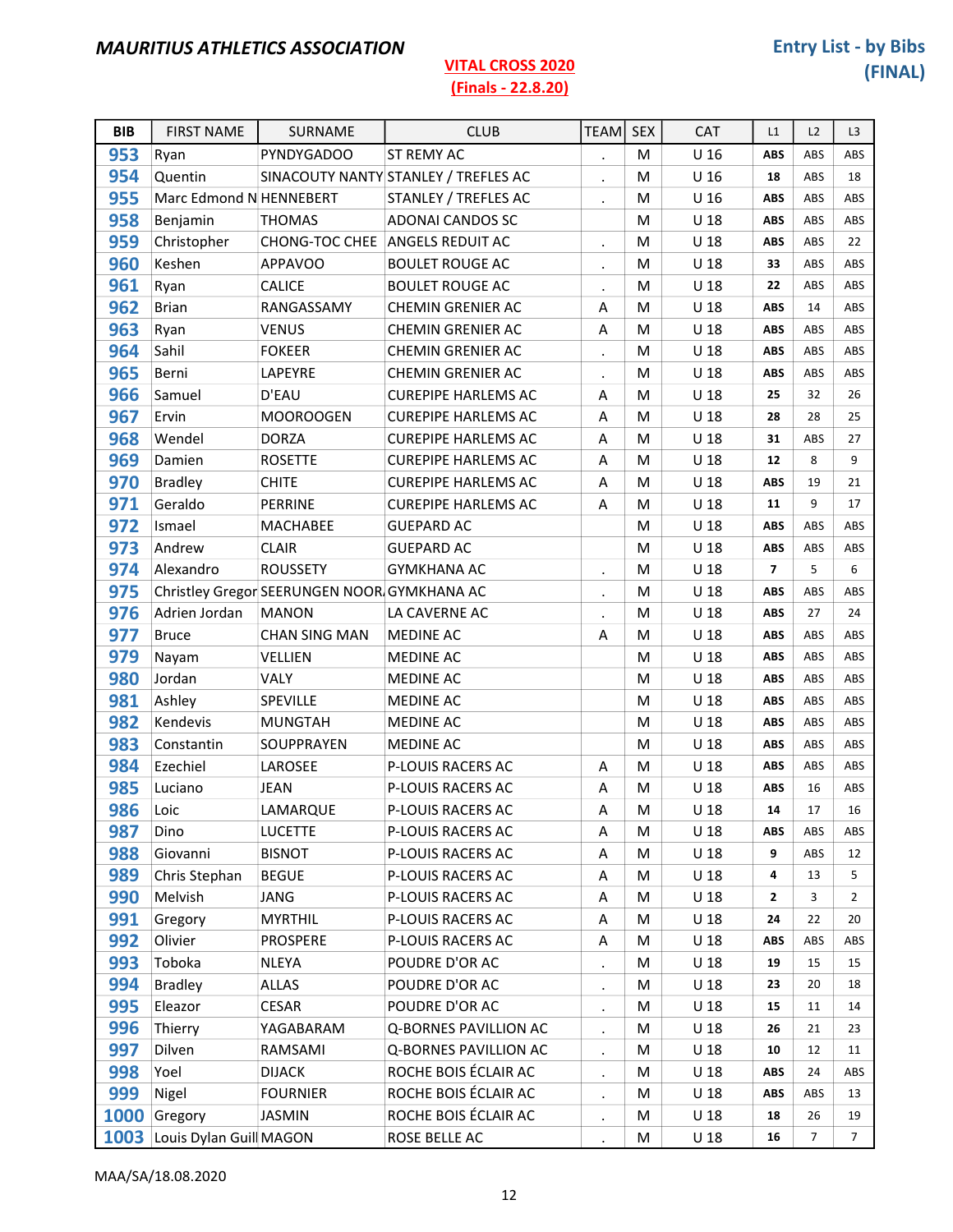#### (Finals - 22.8.20)

| <b>BIB</b>         | <b>FIRST NAME</b>                | <b>SURNAME</b>      | <b>CLUB</b>                 | <b>TEAM</b>          | <b>SEX</b> | <b>CAT</b>      | L1             | L2             | L3             |
|--------------------|----------------------------------|---------------------|-----------------------------|----------------------|------------|-----------------|----------------|----------------|----------------|
|                    | 1005 Lorenzo                     | <b>MEDOR</b>        | ROSE HILL AC                | $\cdot$              | М          | U 18            | 17             | ABS            | ABS            |
|                    | 1006 Antoine Mathew PIERRE LOUIS |                     | ROSE HILL AC                | $\bullet$            | M          | U <sub>18</sub> | 27             | ABS            | ABS            |
| 1007               | Samuel                           | <b>RAMDIN</b>       | ROSE HILL AC                | $\cdot$              | M          | U <sub>18</sub> | 21             | 23             | ABS            |
|                    | 1008 Selvaine                    | <b>RAMASAWMY</b>    | ROSE HILL AC                | $\bullet$            | М          | U <sub>18</sub> | <b>ABS</b>     | 25             | ABS            |
|                    | 1009 Jeremy Axel                 | JEAN LOUIS          | ROSE HILL AC                | $\bullet$            | M          | U <sub>18</sub> | 20             | 18             | ABS            |
|                    | 1010 Bradley                     | <b>CHAVERNY</b>     | ROSE HILL AC                | $\cdot$              | M          | $U$ 18          | 21             | 13 ?           | 19?            |
|                    | 1011 Emmanuel Richa JOSEPH       |                     | ROSE HILL AC                |                      | M          | U <sub>18</sub> | <b>ABS</b>     | ABS            | ABS            |
|                    | 1012 Joevenson                   | <b>GASPARD</b>      | SOUILLAC AC                 | $\bullet$            | M          | U <sub>18</sub> | <b>ABS</b>     | ABS            | ABS            |
|                    | 1013 Jean Loic                   | <b>MALECO</b>       | SOUILLAC AC                 | Α                    | M          | U <sub>18</sub> | <b>ABS</b>     | ABS            | $\overline{4}$ |
|                    | 1014 Juliano                     | <b>HELENE</b>       | SOUILLAC AC                 | $\bullet$            | M          | U <sub>18</sub> | 3              | $\overline{2}$ | ABS            |
|                    | 1015 Dheerajsing                 | <b>TUPSEY</b>       | SOUILLAC AC                 | Α                    | M          | U <sub>18</sub> | 6              | 6              | 8              |
|                    | 1016 Christopher                 | <b>BONNAPEN</b>     | SOUILLAC AC                 | Α                    | М          | U <sub>18</sub> | 5              | $\overline{4}$ | 3              |
| 1017               | Hans                             | LABONNE             | SOUILLAC AC                 | A                    | M          | U <sub>18</sub> | $\mathbf{1}$   | $\mathbf{1}$   | $\mathbf{1}$   |
| <b>1018</b> Angie  |                                  | <b>APOLLON</b>      | SOUILLAC AC                 |                      | M          | U <sub>18</sub> | <b>ABS</b>     | ABS            | ABS            |
| 1019               | Lonnie                           | <b>MANINTE</b>      | ANGELS REDUIT AC            | $\bullet$            | M          | U <sub>18</sub> | 13             | 10             | 10             |
|                    | 1020 Jean Lucas Seba MELANIE     |                     | ST REMY AC                  | $\cdot$              | M          | U <sub>18</sub> | 30             | ABS            | ABS            |
|                    | 1023 Steban                      | <b>ROSS</b>         | ANGELS REDUIT AC            |                      | M          | U <sub>20</sub> | <b>ABS</b>     | ABS            | ABS            |
|                    | 1024 Benaja                      | <b>YVON</b>         | <b>BOULET ROUGE AC</b>      | $\cdot$              | M          | U <sub>20</sub> | 14             | ABS            | ABS            |
|                    | 1025 Gregory                     | ARLANDA             | <b>CHEMIN GRENIER AC</b>    | A                    | M          | U <sub>20</sub> | <b>ABS</b>     | ABS            | ABS            |
| 1026 Rishi         |                                  | <b>JOYPAUL</b>      | CHEMIN GRENIER AC           | Α                    | М          | U <sub>20</sub> | <b>ABS</b>     | ABS            | ABS            |
| 1027               | Jean Michel                      | <b>PROSPER</b>      | <b>CUREPIPE HARLEMS AC</b>  | $\bullet$            | M          | U <sub>20</sub> | 17             | ABS            | 15             |
|                    | 1028 Pierre Emmanue ROSE         |                     | <b>CUREPIPE WARRIORS AC</b> | $\cdot$              | M          | U <sub>20</sub> | 12             | ABS            | 11             |
|                    | 1029 Adrien                      | <b>CORET</b>        | <b>CUREPIPE WARRIORS AC</b> | $\bullet$            | М          | U <sub>20</sub> | <b>ABS</b>     | ABS            | ABS            |
|                    | 1030 Adrien                      | <b>THISBE</b>       | <b>CUREPIPE WARRIORS AC</b> | $\bullet$            | M          | U <sub>20</sub> | <b>ABS</b>     | 10             | ABS            |
|                    | 1031 Veersing                    | <b>BASOODELSING</b> | <b>CUREPIPE WARRIORS AC</b> | $\bullet$            | M          | U <sub>20</sub> | $\overline{7}$ | $\overline{7}$ | 5              |
|                    | 1032 Manoel                      | <b>CLAIR</b>        | <b>GYMKHANA AC</b>          | Α                    | М          | U <sub>20</sub> | 8              | 8              | $\overline{7}$ |
| 1033               | Remy                             | <b>GERARD</b>       | <b>GYMKHANA AC</b>          |                      | M          | U <sub>20</sub> | <b>ABS</b>     | ABS            | ABS            |
|                    | 1034 Divesh                      | <b>DYAL</b>         | <b>HIGHLANDS AC</b>         | $\cdot$              | M          | U <sub>20</sub> | $\mathbf{1}$   | $\mathbf{1}$   | $\mathbf{1}$   |
| 1035 Ryan          |                                  | LAGAILLARDE         | <b>HIGHLANDS AC</b>         | $\blacksquare$       | M          | U <sub>20</sub> | 11             | 11             | 8              |
|                    | 1036 Hans Kriss                  | <b>GODOORALLY</b>   | <b>MEDINE AC</b>            |                      | M          | U <sub>20</sub> | <b>ABS</b>     | ABS            | ABS            |
| 1037               | Michael                          | PALETAN             | <b>MEDINE AC</b>            | A                    | M          | U <sub>20</sub> | 13             | 14             | 12             |
|                    | 1039 Jeremie                     | <b>MOMUS</b>        | PETIT GABRIEL AC            |                      | M          | U <sub>20</sub> | ABS            | ABS            | ABS            |
|                    | 1040 John Ezekiel                | ANNE                | P-LOUIS RACERS AC           |                      | M          | U <sub>20</sub> | <b>ABS</b>     | ABS            | ABS            |
| 1041 Loic          |                                  | <b>MARIETTE</b>     | P-LOUIS RACERS AC           | A                    | M          | U <sub>20</sub> | 4              | ABS            | $\overline{4}$ |
|                    | 1042 Tegarajen                   | <b>VYAPOOREE</b>    | P-LOUIS RACERS AC           |                      | M          | U <sub>20</sub> | <b>ABS</b>     | ABS            | ABS            |
|                    | 1043 Tanweer                     | MOOSAJEE            | P-LOUIS RACERS AC           |                      | M          | U <sub>20</sub> | ABS            | ABS            | ABS            |
|                    | 1044 Jeffrey Emilio              | L'AIGUILLE          | P-LOUIS RACERS AC           | A                    | M          | U <sub>20</sub> | <b>ABS</b>     | 13             | 10             |
|                    | <b>1045</b> Yohan                | <b>MOHES</b>        | P-LOUIS RACERS AC           | Α                    | M          | U <sub>20</sub> | 5              | $\overline{4}$ | 6              |
|                    | 1046 Avison                      | <b>ATHION</b>       | P-LOUIS RACERS AC           | Α                    | M          | U <sub>20</sub> | <b>ABS</b>     | ABS            | ABS            |
| 1047               | Bhavesh                          | <b>BEECHOOK</b>     | Q-BORNES PAVILLION AC       | Α                    | M          | U <sub>20</sub> | 3              | 6              | 3              |
| 1048               | Kushal Kavi                      | <b>GUKHOOL</b>      | Q-BORNES PAVILLION AC       | Α                    | M          | U <sub>20</sub> | 9              | 3              | 9              |
| 1049               | Mathieu                          | <b>AMADIS</b>       | Q-BORNES PAVILLION AC       | Α                    | M          | U <sub>20</sub> | 16             | ABS            | ABS            |
|                    | 1050 Jean Samuel                 | <b>ADOLPHE</b>      | Q-BORNES PAVILLION AC       | А                    | M          | U <sub>20</sub> | <b>ABS</b>     | 5              | ABS            |
|                    | 1051 Anestrao                    | <b>SUDDHOO</b>      | Q-BORNES PAVILLION AC       | $\ddot{\phantom{0}}$ | M          | U <sub>20</sub> | 6              | 9              | ABS            |
|                    | 1052 Muguel                      | <b>BATOUR</b>       | ROSE HILL AC                | $\bullet$            | M          | U <sub>20</sub> | 10             | ABS            | ABS            |
| <b>1053 Christ</b> |                                  | <b>GOOHEERAM</b>    | ROSE HILL AC                |                      | M          | U <sub>20</sub> | <b>ABS</b>     | 12             | ABS            |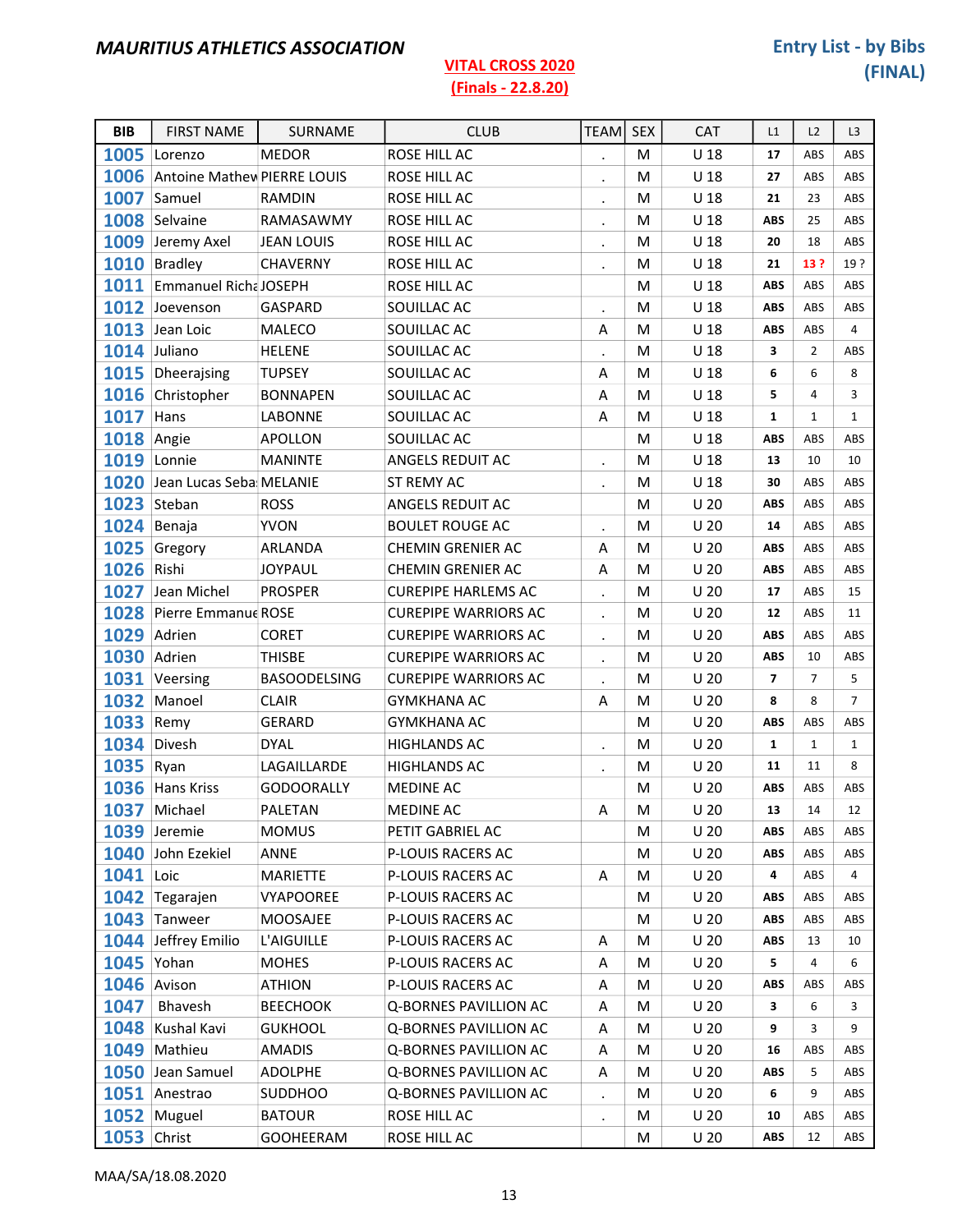#### (Finals - 22.8.20)

| <b>BIB</b>         | <b>FIRST NAME</b>                | SURNAME            | <b>CLUB</b>                  | <b>TEAM</b>          | <b>SEX</b> | <b>CAT</b>      | L1                       | L2             | L <sub>3</sub> |
|--------------------|----------------------------------|--------------------|------------------------------|----------------------|------------|-----------------|--------------------------|----------------|----------------|
|                    | 1054 Sebastien                   | <b>BONNAPEN</b>    | SOUILLAC AC                  | $\ddot{\phantom{a}}$ | М          | U <sub>20</sub> | $\overline{2}$           | $\overline{2}$ | $\overline{2}$ |
| 1055               | Edison                           | LOUIS              | SOUILLAC AC                  |                      | M          | U <sub>20</sub> | <b>ABS</b>               | ABS            | ABS            |
| 1057               | Salim                            | MOHAMODALLY        | <b>BLACK RIVER STAR AC</b>   | $\bullet$            | M          | Senior          | 25                       | ABS            | ABS            |
| 1058               | Jean David                       | <b>PROSPER</b>     | <b>CUREPIPE HARLEMS AC</b>   | $\blacksquare$       | M          | Senior          | 24                       | ABS            | ABS            |
| 1059               | Mohammad                         | <b>DOOKUN</b>      | <b>CUREPIPE WARRIORS AC</b>  | $\ddot{\phantom{a}}$ | M          | Senior          | <b>ABS</b>               | $\mathbf{1}$   | $\mathbf{1}$   |
|                    | 1060 Yaaseen                     | <b>KAHAAR</b>      | <b>CUREPIPE WARRIORS AC</b>  |                      | M          | Senior          | <b>ABS</b>               | ABS            | ABS            |
| 1061               | Nathan                           | LE BON             | <b>CUREPIPE WARRIORS AC</b>  | $\blacksquare$       | M          | Senior          | 14                       | 14             | 12             |
|                    | 1062 Miguel                      | <b>MARIE</b>       | <b>CUREPIPE WARRIORS AC</b>  | $\cdot$              | M          | Senior          | $\mathbf{1}$             | $\overline{4}$ | $\overline{2}$ |
| <b>1063</b> Julien |                                  | PIERRE             | <b>CUREPIPE WARRIORS AC</b>  | $\blacksquare$       | M          | Senior          | 12                       | 12             | 10             |
|                    | 1064 Ashley                      | PITCHIA            | <b>CUREPIPE WARRIORS AC</b>  | $\bullet$            | M          | Senior          | ABS                      | ABS            | ABS            |
|                    | 1065 Samuel                      | VIELLEUSE          | <b>CUREPIPE WARRIORS AC</b>  | $\cdot$              | M          | Senior          | <b>ABS</b>               | ABS            | ABS            |
|                    | 1066 Vikayshay                   | <b>KANNAYA</b>     | <b>CUREPIPE WARRIORS AC</b>  | $\blacksquare$       | M          | Senior          | 19                       | 19             | 16             |
| 1067               | Cilver                           | <b>DURHONE</b>     | <b>GYMKHANA AC</b>           | $\bullet$            | M          | Senior          | <b>ABS</b>               | ABS            | ABS            |
| 1068 Yuvraj        |                                  | <b>SUMMUN</b>      | <b>GYMKHANA AC</b>           |                      | M          | Senior          | <b>ABS</b>               | ABS            | ABS            |
|                    | 1069 Dereck                      | <b>POLIXENE</b>    | MEDINE AC                    |                      | M          | Senior          | <b>ABS</b>               | ABS            | ABS            |
| 1070               | Emilio                           | GASPARD            | MEDINE AC                    | A                    | M          | Senior          | 23                       | ABS            | 20             |
| 1071               | Jameson                          | <b>MARIANNE</b>    | PETIT GABRIEL AC             |                      | M          | Senior          | <b>ABS</b>               | ABS            | ABS            |
|                    | 1072 Dhavind                     | <b>CUSTNEA</b>     | P-LOUIS RACERS AC            | Α                    | M          | Senior          | 3                        | $\overline{2}$ | $\overline{4}$ |
| 1077               | Shyaveen                         | <b>DUSSARAM</b>    | P-LOUIS RACERS AC            | A                    | M          | Senior          | <b>ABS</b>               | ABS            | ABS            |
|                    | 1078 Pravish                     | <b>JHOWRY</b>      | P-LOUIS RACERS AC            | A                    | M          | Senior          | 6                        | 6              | $\overline{7}$ |
|                    | 1080 Pritiviraj                  | <b>JHUGURSING</b>  | P-LOUIS RACERS AC            | A                    | M          | Senior          | $\overline{\mathbf{2}}$  | 5              | 5              |
| 1081               | Jayson                           | <b>MARIETTE</b>    | P-LOUIS RACERS AC            | A                    | M          | Senior          | 17                       | 16             | 15             |
| 1082 Desire        |                                  | <b>PASCAL</b>      | P-LOUIS RACERS AC            | $\bullet$            | M          | Senior          | <b>ABS</b>               | ABS            | ABS            |
|                    | 1083 Robbie Neville              | PYNDIAH            | P-LOUIS RACERS AC            | $\blacksquare$       | M          | Senior          | ABS                      | ABS            | ABS            |
|                    | 1084 Bradley                     | <b>ROSE</b>        | P-LOUIS RACERS AC            | $\bullet$            | M          | Senior          | <b>ABS</b>               | ABS            | ABS            |
| 1085               | Edwardo                          | SALVARA            | P-LOUIS RACERS AC            | A                    | M          | Senior          | <b>ABS</b>               | 13             | 14             |
| 1086               | Dimitri                          | <b>SEECHURN</b>    | P-LOUIS RACERS AC            | Α                    | M          | Senior          | 9                        | 11             | 19             |
|                    | 1088 Alexandre                   | <b>VEERAMOOTOO</b> | P-LOUIS RACERS AC            | A                    | M          | Senior          | 22                       | ABS            | ABS            |
|                    | 1089 Moussa Moham ISHAMUDIN      |                    | P-LOUIS RACERS AC            |                      | M          | Senior          | ABS                      | ABS            | ABS            |
|                    | 1090 Chris Alexandre ROUSSETY    |                    | P-LOUIS RACERS AC            | Α                    | M          | Senior          | 10                       | 8              | ABS            |
| 1091 Kurtis        |                                  | <b>AGATHE</b>      | <b>P-LOUIS RACERS AC</b>     | $\sf A$              | M          | Senior          | 4                        | 3              | 3              |
| 1092 Ritesh        |                                  | AHIR               | Q-BORNES PAVILLION AC        | Α                    | M          | Senior          | 16                       | ABS            | 18             |
| 1093               | Harooveer                        | <b>BOODHOA</b>     | Q-BORNES PAVILLION AC        | Α                    | M          | Senior          | $\overline{\phantom{a}}$ | ABS            | 6              |
|                    | 1094 Tanwir                      | <b>GHINNOO</b>     | Q-BORNES PAVILLION AC        | Α                    | M          | Senior          | 13                       | ABS            | ABS            |
| <b>1095</b> Aslam  |                                  | <b>MOHABUTH</b>    | Q-BORNES PAVILLION AC        | Α                    | M          | Senior          | 8                        | $\overline{7}$ | 9              |
| 1096               | Krishnen                         | <b>OOTHENDEE</b>   | <b>Q-BORNES PAVILLION AC</b> | Α                    | M          | Senior          | 15                       | 15             | 11             |
|                    | 1097 Clyvan                      | PETIT              | Q-BORNES PAVILLION AC        | A                    | M          | Senior          | 18                       | 17             | 17             |
|                    | 1098 Jean Patrick                | RAVANNE            | Q-BORNES PAVILLION AC        |                      | M          | Senior          | <b>ABS</b>               | ABS            | 13             |
|                    | 1099 Ezekiel                     | COLLIN             | Q-BORNES PAVILLION AC        | $\blacksquare$       | M          | Senior          | <b>ABS</b>               | 9              | 8              |
|                    | 1100 Theerath Aniket BHAGEERUTHY |                    | Q-BORNES PAVILLION AC        | Α                    | M          | Senior          | 11                       | 10             | ABS            |
| 1101 Josian        |                                  | MALECO             | SOUILLAC AC                  | $\bullet$            | M          | Senior          | 20                       | 18             | ABS            |
|                    | 1102 Akshaye                     | <b>BEENUND</b>     | SOUILLAC AC                  | $\bullet$            | M          | Senior          | 21                       | ABS            | ABS            |
|                    | 1105 Rajesh                      | RAMA               | <b>CHEMIN GRENIER AC</b>     | $\bullet$            | M          | Masters         | <b>ABS</b>               | ABS            | ABS            |
|                    | 1113 Cyril Dominique DELORD      |                    | <b>CHEMIN GRENIER AC</b>     | $\bullet$            | М          | Masters         | ABS                      | ABS            | ABS            |
| 1114               | Rishi                            | CHAMPA             | <b>CUREPIPE WARRIORS AC</b>  | Α                    | M          | Masters         | 3                        | 4              | 4              |
| <b>1115 Eric</b>   |                                  | <b>CICERON</b>     | <b>CUREPIPE WARRIORS AC</b>  | $\ddot{\phantom{a}}$ | M          | Masters         | <b>ABS</b>               | ABS            | ABS            |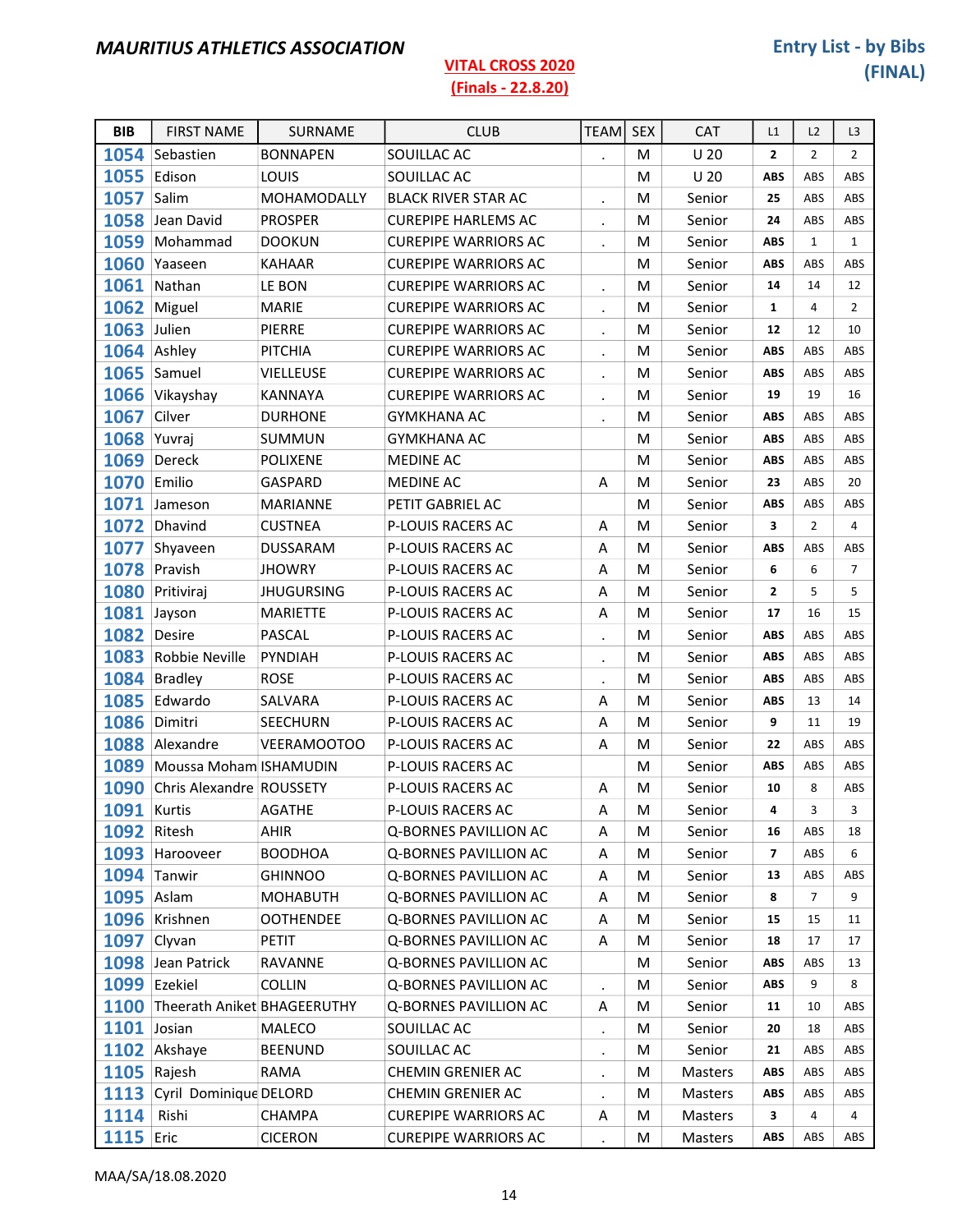| <b>BIB</b>        | <b>FIRST NAME</b>           | SURNAME                                           | <b>CLUB</b>                 | <b>TEAM</b>    | <b>SEX</b> | <b>CAT</b>     | L1                      | L2             | L <sub>3</sub> |
|-------------------|-----------------------------|---------------------------------------------------|-----------------------------|----------------|------------|----------------|-------------------------|----------------|----------------|
|                   | 1118 Barnard                | <b>DUVAL</b>                                      | <b>CUREPIPE WARRIORS AC</b> | A              | М          | Masters        | $\overline{2}$          | $\mathbf 1$    | $\overline{2}$ |
| 1121              | Khalid                      | <b>JEEANODY</b>                                   | <b>CUREPIPE WARRIORS AC</b> | Α              | M          | <b>Masters</b> | 4                       | $\overline{7}$ | 9              |
| <b>1122 Laval</b> |                             | <b>MARJOLIN</b>                                   | <b>CUREPIPE WARRIORS AC</b> | $\bullet$      | M          | <b>Masters</b> | <b>ABS</b>              | ABS            | $\mathbf{1}$   |
|                   | 1123 Sailesh                | RAMSAHA                                           | <b>CUREPIPE WARRIORS AC</b> | A              | M          | <b>Masters</b> | 6                       | 9              | ABS            |
|                   | 1125 Jean Mario             | SPEVILLE                                          | <b>CUREPIPE WARRIORS AC</b> | Α              | M          | Masters        | 9                       | 11             | ABS            |
|                   | 1128 Bhaiyeswar             | RAMLOLL                                           | <b>CUREPIPE WARRIORS AC</b> | A              | M          | Masters        | 11                      | 15             | ABS            |
| 1129 Janot        |                             | <b>FRA</b>                                        | <b>GYMKHANA AC</b>          | $\bullet$      | м          | <b>Masters</b> | ABS                     | 8              | <b>ABS</b>     |
|                   | 1130 Christophe             | <b>MARENA</b>                                     | <b>GYMKHANA AC</b>          | Α              | М          | Masters        | <b>ABS</b>              | 5              | 5              |
| <b>1131</b> Jerry |                             | SOHUN                                             | <b>GYMKHANA AC</b>          | $\blacksquare$ | M          | Masters        | <b>ABS</b>              | 3              | 3              |
|                   | 1132 Neermal                | <b>AUMEER</b>                                     | <b>GYMKHANA AC</b>          | B              | м          | <b>Masters</b> | ABS                     | ABS            | <b>ABS</b>     |
|                   | 1133 Raojee                 | SONOO                                             | <b>GYMKHANA AC</b>          | A              | М          | Masters        | 13                      | 18             | 19             |
|                   | 1134 Abedeen                | HOSSENALLY                                        | <b>GYMKHANA AC</b>          | $\bullet$      | M          | <b>Masters</b> | <b>ABS</b>              | 17             | 13             |
|                   | 1135 Jerome                 | <b>AZA</b>                                        | <b>GYMKHANA AC</b>          | B              | M          | <b>Masters</b> | 8                       | 19             | 18             |
|                   | 1136 Sameer                 | <b>MOOS</b>                                       | <b>GYMKHANA AC</b>          | $\bullet$      | М          | <b>Masters</b> | <b>ABS</b>              | 6              | ABS            |
|                   | 1137 Hemdutsingh            | <b>MUNHURUN</b>                                   | <b>GYMKHANA AC</b>          | B              | м          | Masters        | 14                      | 20             | 20             |
|                   | 1138 Goinsamy               | SANASSY                                           | <b>GYMKHANA AC</b>          | B              | M          | Masters        | 12                      | ABS            | 8              |
| <b>1139 Henri</b> |                             | <b>BRELU BRELU</b>                                | <b>GYMKHANA AC</b>          |                | М          | <b>Masters</b> | <b>ABS</b>              | ABS            | ABS            |
|                   |                             | 1141 Louis Robert Sin DESVAUX DE MARICGYMKHANA AC |                             |                | M          | Masters        | <b>ABS</b>              | ABS            | ABS            |
|                   | 1142 Jean Francois          | <b>TURNER</b>                                     | <b>GYMKHANA AC</b>          | B              | M          | Masters        | <b>ABS</b>              | ABS            | ABS            |
| 1143              | Gino                        | <b>BERNARD</b>                                    | <b>GYMKHANA AC</b>          | A              | М          | <b>Masters</b> | $\overline{\mathbf{z}}$ | 13             | 12             |
|                   | 1144 Clifford               | SOORIAH                                           | <b>GYMKHANA AC</b>          | A              | M          | Masters        | 5                       | 14             | 15             |
| <b>1145 David</b> |                             | PITHIA                                            | <b>GYMKHANA AC</b>          | A              | M          | Masters        | $\mathbf{1}$            | $\overline{2}$ | 6              |
|                   | 1146 Wesley Jean Ma GOURDIN |                                                   | <b>GYMKHANA AC</b>          | $\bullet$      | M          | <b>Masters</b> | <b>ABS</b>              | 10             | ABS            |
|                   | 1147 Hosanee                | <b>BHAGAT</b>                                     | <b>MEDINE AC</b>            | A              | м          | Masters        | <b>ABS</b>              | ABS            | 10             |
|                   | 1148 Jonathan               | <b>COTTE</b>                                      | <b>MEDINE AC</b>            | $\blacksquare$ | M          | Masters        | <b>ABS</b>              | ABS            | ABS            |
|                   | 1149 Jean Pierre            | <b>CHAN SIN YAN</b>                               | MEDINE AC                   | A              | М          | <b>Masters</b> | 17                      | 24             | 14             |
|                   | 1150 Yogesh                 | <b>KITWAROO</b>                                   | <b>MEDINE AC</b>            | A              | м          | Masters        | 16                      | 23             | ABS            |
|                   | 1152 Neelkaunt              | <b>BHUJUN</b>                                     | P-LOUIS CENTAURS AC         |                | М          | <b>Masters</b> | <b>ABS</b>              | ABS            | ABS            |
|                   | 1153 Sanjeev                | COONJBEEHARRY                                     | P-LOUIS CENTAURS AC         | Α              | M          | Masters        | <b>ABS</b>              | ABS            | ABS            |
| 1154 Balraj       |                             | <b>JAGLALL</b>                                    | P-LOUIS CENTAURS AC         | A              | M          | Masters        | <b>ABS</b>              | ABS            | 17             |
| <b>1155 Raouf</b> |                             | <b>KAUDEER</b>                                    | <b>P-LOUIS CENTAURS AC</b>  | Α              | M          | <b>Masters</b> | ABS                     | ABS            | 21             |
|                   | 1156 Clayton                | <b>NAYNA</b>                                      | P-LOUIS CENTAURS AC         | Α              | M          | Masters        | ABS                     | ABS            | ABS            |
| <b>1157 Noel</b>  |                             | RAOUL                                             | P-LOUIS CENTAURS AC         | B              | М          | Masters        | <b>ABS</b>              | ABS            | ABS            |
|                   | 1158 Ougadessen             | CATTAREE                                          | P-LOUIS CENTAURS AC         | B              | M          | Masters        | ABS                     | ABS            | ABS            |
|                   | 1159 Jean David             | <b>BAGNATH</b>                                    | P-LOUIS RACERS AC           | $\blacksquare$ | M          | Masters        | 10                      | 12             | ABS            |
|                   | 1160 Berseman               | <b>HALL</b>                                       | P-LOUIS RACERS AC           | $\cdot$        | M          | Masters        | <b>ABS</b>              | ABS            | ABS            |
|                   | 1161 Bhojeshwar             | <b>POONEETH</b>                                   | P-LOUIS RACERS AC           |                | M          | Masters        | ABS                     | ABS            | ABS            |
| $1162$ Luca       |                             | <b>NAVARRINI</b>                                  | POUDRE D'OR AC              | $\blacksquare$ | M          | Masters        | ABS                     | 29             | ABS            |
|                   | 1163 Gerard                 | <b>POKHUN</b>                                     | Q-BORNES PAVILLION AC       |                | M          | Masters        | 21                      | 27             | 22             |
|                   | 1164 Gilbert                | SADOO                                             | ROSE BELLE AC               | $\blacksquare$ | М          | Masters        | ABS                     | ABS            | $\overline{7}$ |
|                   | 1165 Daniel                 | TELVAR                                            | SOUILLAC AC                 |                | M          | Masters        | <b>ABS</b>              | 16             | ABS            |
|                   | 1166 Stephan                | <b>TOSSE</b>                                      | ST PIERRE AC                | $\blacksquare$ | M          | Masters        | 18                      | 26             | 16             |
|                   | 1168 Ramesh                 | RAMCHURN                                          | ST REMY AC                  | $\bullet$      | М          | Masters        | 22                      | 28             | 23             |
|                   | 1169 Stephano               | <b>LADOCILE</b>                                   | ST REMY AC                  | $\blacksquare$ | М          | Masters        | 20                      | 25             | 11             |
|                   | 1170 Rajkumar               | <b>MAUTHOOR</b>                                   | ST REMY AC                  | $\bullet$      | М          | Masters        | 15                      | 21             | ABS            |
|                   |                             |                                                   |                             | $\bullet$      |            |                |                         |                |                |